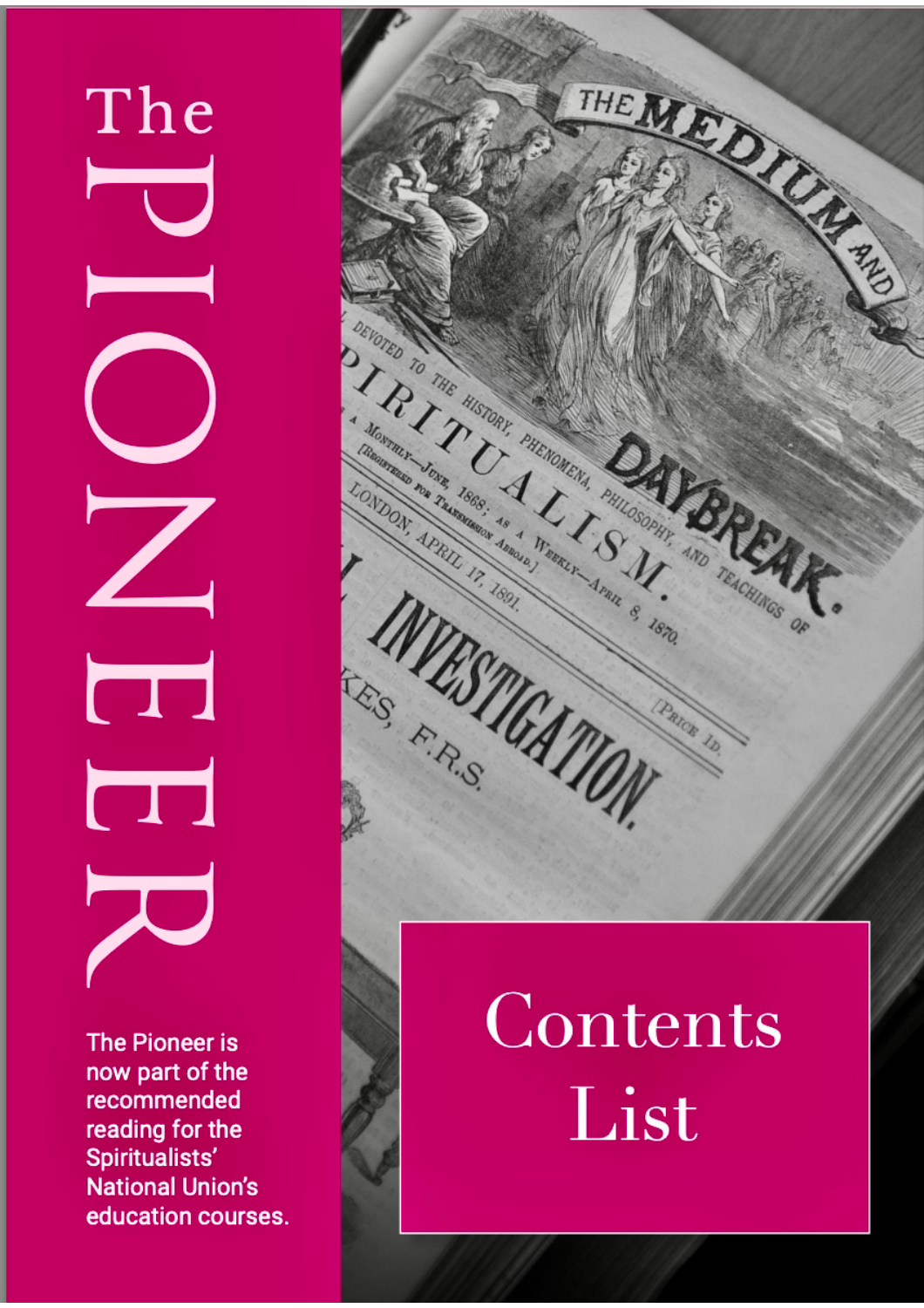

#### **INDEX VOLUME I.** *—~—☼—~—*

#### **Volume.1 No.I August 2013**

- **003 – The First SNU Journal**
- **005 – Mrs. Jessy Greenwood, J.P. –** *The National Spiritualist*
- **006 – Mr. Robert A. Owen –** *The National Spiritualist*
- **007 – Mr. Ernest Allan Keeling, A.N.S.C –** *The National Spiritualist*
- **009 – Mr. John B. McIndoe –** *The National Spiritualist*
- **010 – The Testimony of a Glasgow Investigator –** *The National Spiritualist*
- **011 – Glasgow Society for Psychical Research –** *Light*
- **011 – John Sloan – James Arthur Findlay**
- **013 – The Laying of the Oldham Spiritual Temple Corner Stones**
- **014 – Oldham Society of Spiritualists**
- **014 – Opening of the New Spiritual Temple, Oldham –** *Medium and Daybreak*
- **015 – Oldham Spiritualists – Foundation Stone Laying –** *Oldham Standard*
- **016 – Spiritual Temple, Union Street, Oldham –** *Medium and Daybreak*
- **017 – The First Marriage at the Spiritual Temple –** *Oldham Evening Chronicle*
- **018 – Discordant Oldham Spiritualists –** *Oldham Standard*
- **021 – The Formation of the Spiritualists' National Union**
- **023 – Spiritualists' National Union –** *Two Worlds*
- **026 – Spiritualism in Great Britain – James J. Morse**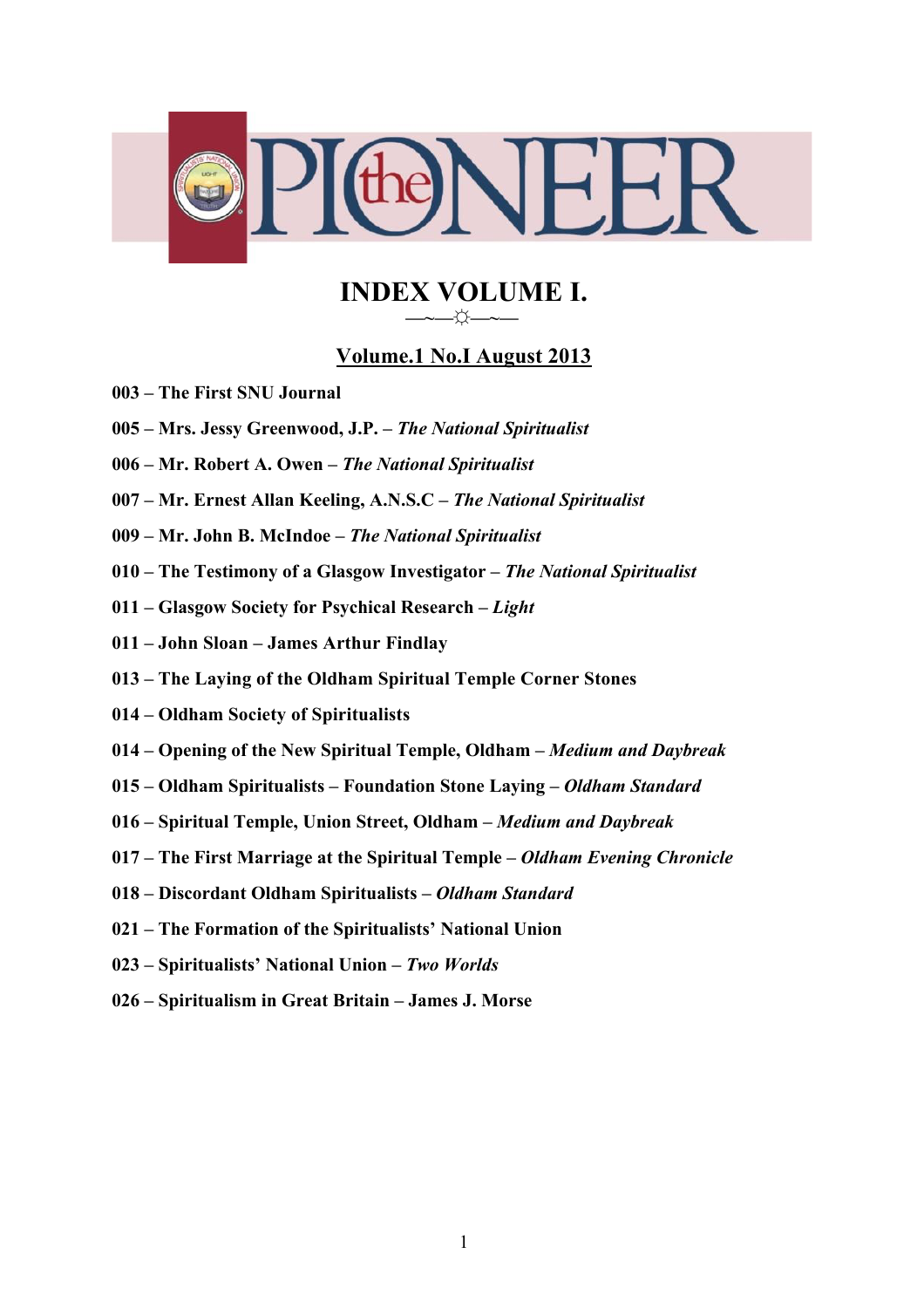#### **Volume.1 No.2 January 2014**

- **036 – The J. Arthur Findlay College, for the Advancement of Psychic Science – The early years**
- **050 – Ernest Walter Oaten (1875-1952) – His contribution to Spiritualism was long and notable, giving almost 60 years' service**
- **052 – The History of The Two Worlds**
- **053 – Twenty-one Years – Oaten tells us how through Spirit Guidance his position as editor was orchestrated by the spirit of Emma Hardinge Britten**
- **056 – Who were the first Ministers of the Union?**
- **062 – New Presidents Page**

#### **Volume.1 No.3 April 2014**

- **065 – SNU Wartime problems & Spiritualism's Contribution to the war effort: Spiritualist Literature at the Front – The S.N.U. Send 7,000 Pamphlets The S.N.U. Parliamentary Fund (Witchcraft Acts amendment) The Story of the Motor Ambulances – A Landmark in the History of Our Cause**
- **078 – Badges, Symbols, and Emblems of the Spiritualists' National Union**
- **092 – Robert Owen – Spiritualism & Andrew Jackson Davis**
- **098 – Some Healing History**
- **099 – Healing within the Spiritualists' National Union**
- **102 – New Presidents Page**

#### **Volume.1 No.4 July 2014**

- **104 – How many Principles made up Emma's "Creed of the Spirits"?**
- **119 – Knowing our pioneers: – Mrs Minnie Harriet Wallis**
- **122 – Richmond & Weatherhead – An account of the introduction of Spiritualism at Keighley**
- **130 – Continued from the last issue of Pioneer: Spiritual Healing – The Work of the Bournemouth Church - John McIndoe**

#### **Volume.1 No.5 October 2014**

- **140 – William (Billy) Parish**
- **151 – Estelle Roberts and the House of Red Cloud**
- **155 – General Secretaries of the SNU**
- **164 – National Secretaries**
- **165 – Harold Sharp Symbolic Drawings – Auragraphs**
- **169 – Helen Duncan – Trance Mediumship**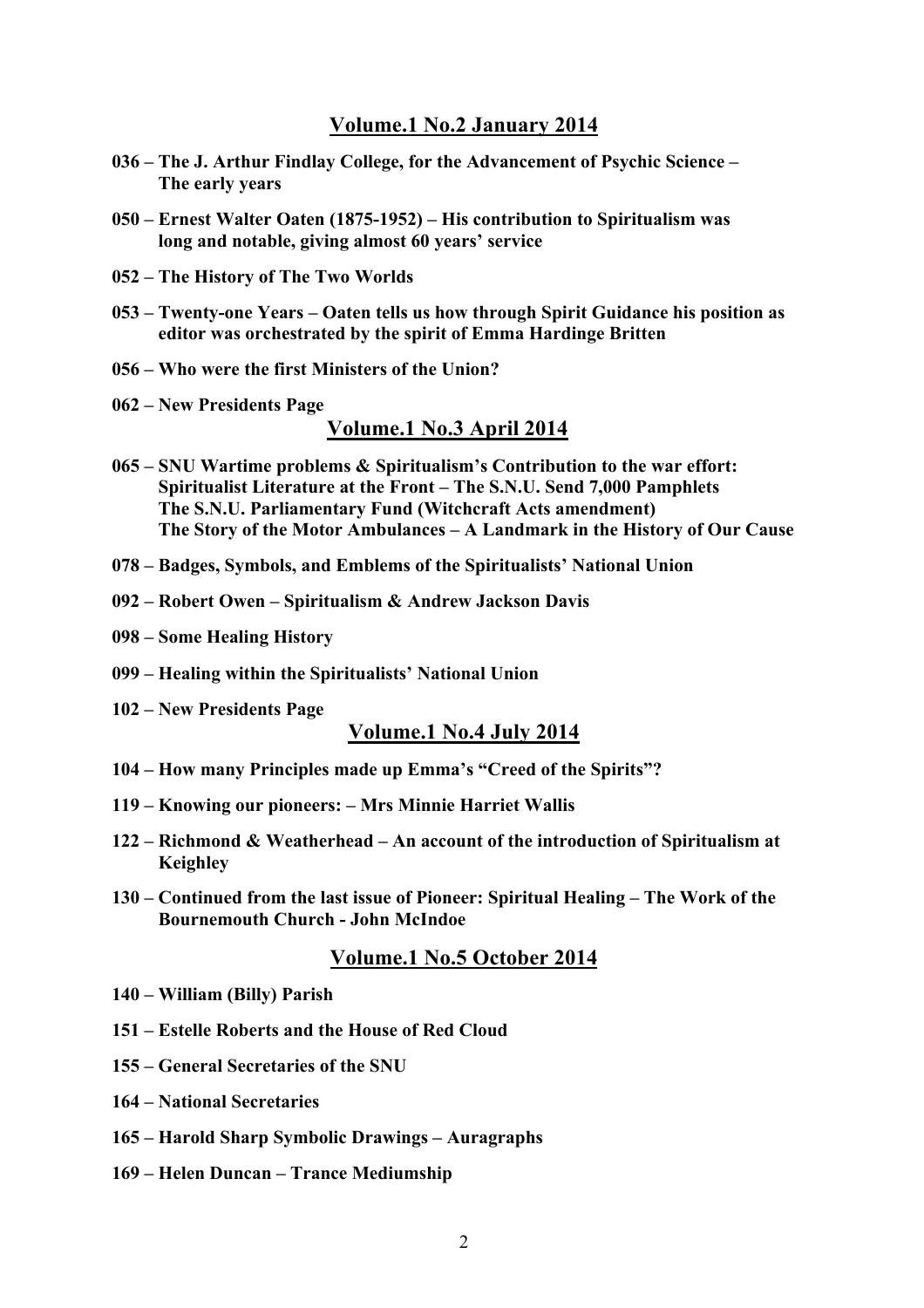#### **INDEX VOLUME II.** *—~—☼—~—*

#### **Volume.2 No.1 January 2014**

- **002 – The Effect of the Vagrancy Act – The Work of the Spiritualists' National Union**
- **012 – Artist who draws "Spirit" pictures – A rare form of mediumship – Horace Leaf, F.R.G.S.**
- **016 – When did Modern Spiritualism begin? 1848?**
- **024 – What took place at Hydesville?**
- **026 – "Remembering our old workers" – Mrs. Mary A. Stair & Miss M. L. Stair**

#### **Volume.2 No.2 March 2015**

- **033 – Were the S.N.U. Seven Principles changed?**
- **041 – South Wales D. C. – Barry Spiritualist Church & Centre – Hydesville Day**
- **042 – "Remembering our old workers" – Spiritualism in Blackburn**
- **046 – Mr. Tom Tyrrell**
- **051 – The Effect of the Vagrancy Act (Part II) – The Work of the Spiritualists' National Union**

#### **Volume 2. No. 3: May 2015**

- **063 – Arthur Findlay: His Life and Work – Ernest Thompson**
- **068 – Arthur Findlay at the Albert Hall**
- **071 – "Remembering our old workers" – Albert Fruin 1888-1969**
- **074 – Helen Duncan & John McIndoe – A Scots Materialising Medium**
- **078 – Book review: The Spirit Artist – Alan Stuttle**
- **080 – 2015 marks the Centenary Anniversary of the passing of two of the founding officers of the S.N.U.**
- **086 – Helen Hughes: Profile – The Two Worlds 1955**
- **089 – Helen Hughes at Sheffield – The Two Worlds 1941**

#### **Volume 2. No. 4: July 2015**

- **093 – Epic scenes for the signing of the Magna Carta – Stansted Hall**
- **096 – Trance & Direct Spirit Art – David Duguid**
- **102 – Early International Spiritualism**
- **104 – The Mediumistic Trance**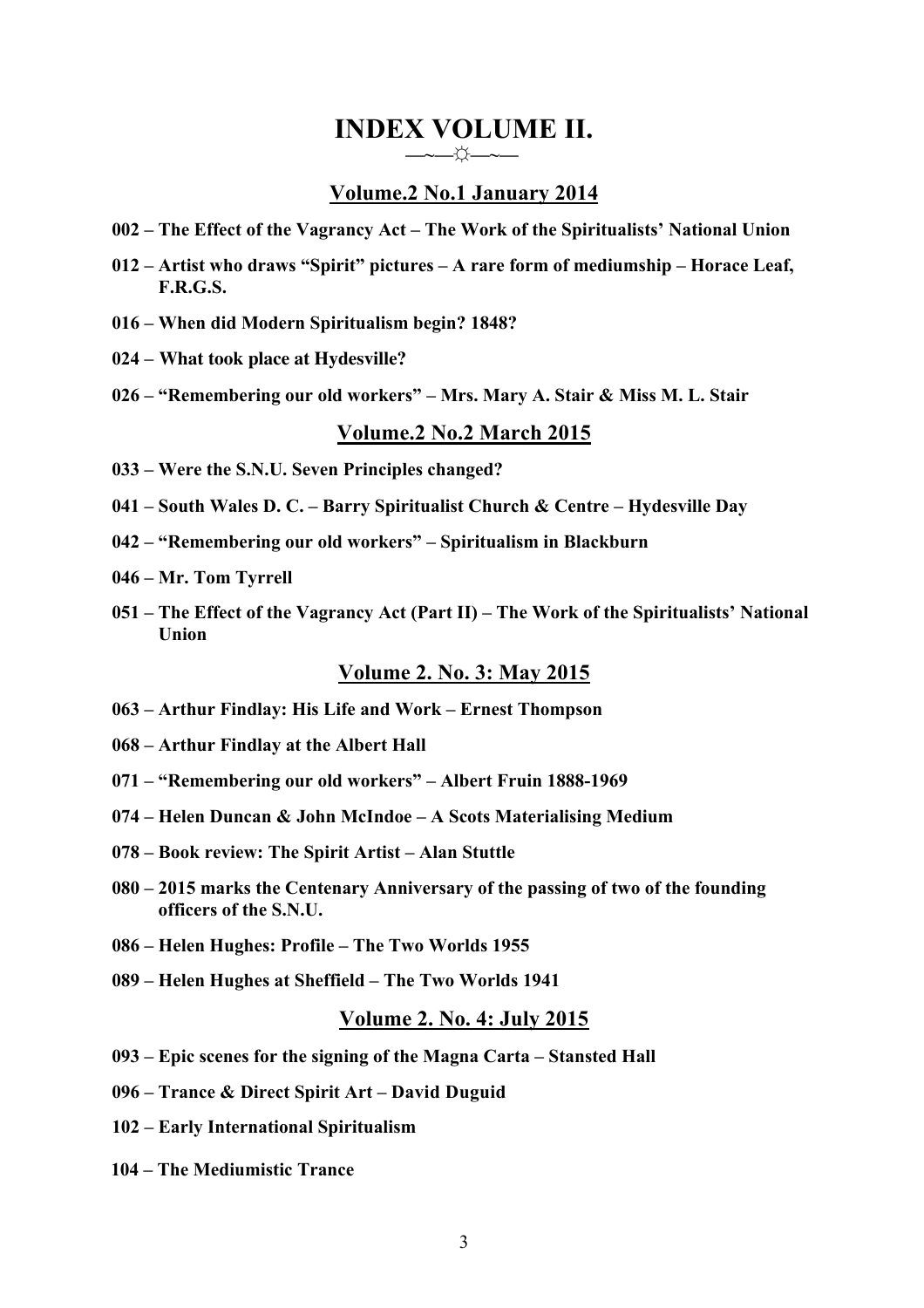- **107 – The Effect of the Vagrancy Act (Part III) – The Work of the Spiritualists' National Union Helen Duncan in Court Was Helen Removed by the British Intelligence Services? Eighth Day – Monday 3rd April 1944 – Sentences**
- **115 – Early S.N.U Education History**
- **124 – The Exponents Committee – George Berry**
- **125 – The first proposed for S.N.U. Certification – "Exponents and Demonstrators"**

#### **Volume 2. No. 5: September 2015**

- **129 – Why did the S.N.U. remove Helen Duncan's diploma in 1945?**
- **143 – Morse & Vango**
- **146 – What we did before Stansted**
- **146 – The fifth Spiritualists' Summer School**
- **154 – Wanted: A College For Mediums – Emma Hardinge Britten**
- **155 – A Spiritualist's College – Lorraine Haig**
- **157 – Early images of the Arthur Findlay College**

#### **Volume 2. No. 6: November 2015**

- **160 – Maurice Barbanell, the S.N.U. and his Propaganda Work**
- **175 – Britten Memorial Research Weeks at the Arthur Findlay College**
- **176 – Marcel Poncin – Artist Paints Medium Giving Clairvoyance**
- **177 – Marcel Poncin, psychic artist, passes on**
- **178 – Lady Doyle Was The Family Medium**
- **181 – Doyle Memorial Fate?**
- **183 – The Effect of the Vagrancy & Witchcraft Act (Part IV) – The Work of the Spiritualists' National Union**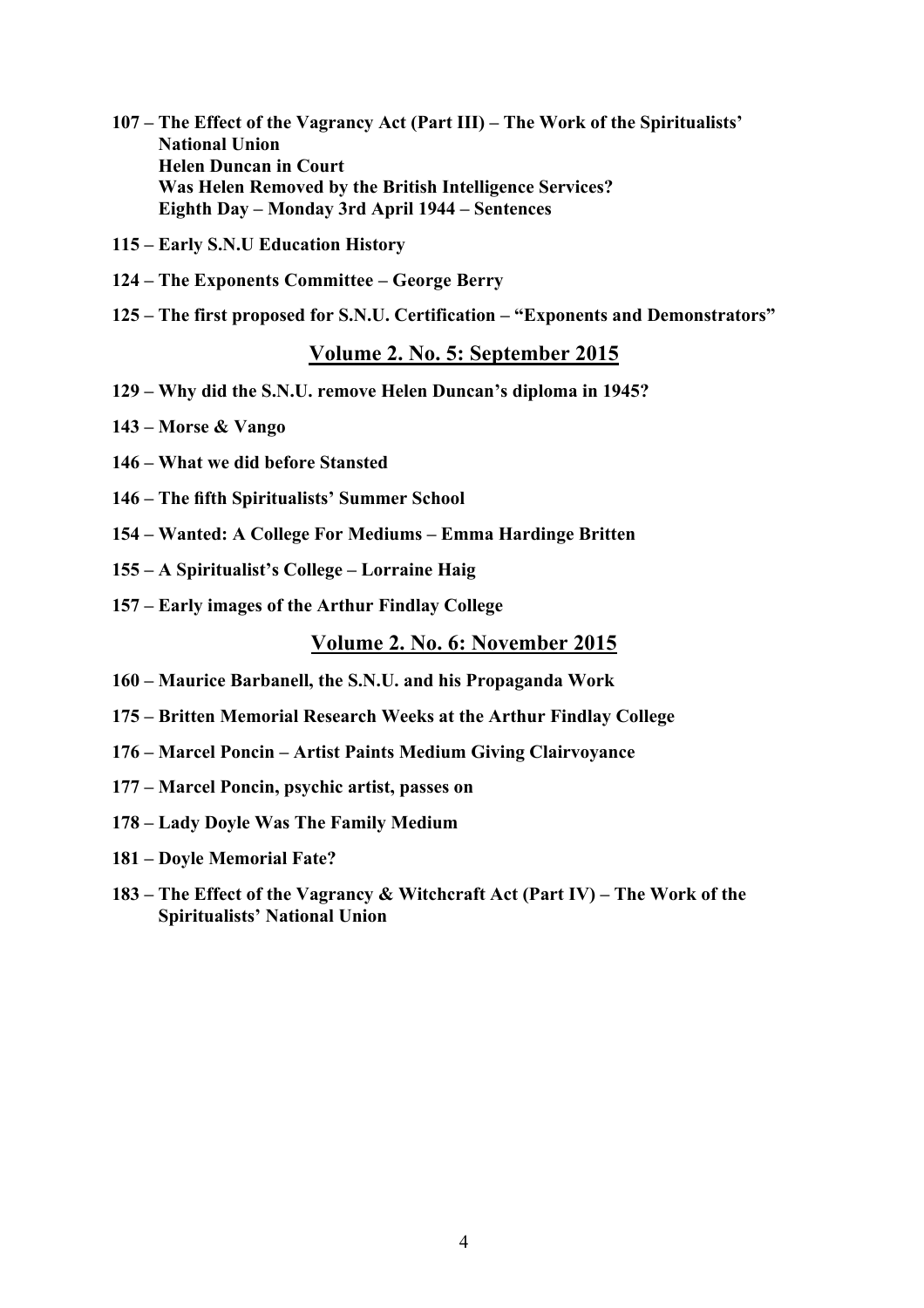#### **INDEX VOLUME III.** *—~—☼—~—*

#### **Volume 3. No. 1: February 2016**

- **002 – National Federation to National Union**
- **010 – Eileen Garrett – Medium solves air disaster mystery**
- **015 – Charles I. Quastel –** *SNU President 1958-1965 & 1968-1970*  **Merging with Christian Spiritualism Lively SNU Annual Conference Charles Quastel – Propaganda at Southsea, Portsmouth Whitham Road Spiritualist Church Editor's comments on the fall in national membership: Did the Union really go into decline and lose around 200 churches during the war?**
- **026 – Britten Memorial Museum Study Weeks**
- **027 – The Effect of the Vagrancy & Witchcraft Act (Part V) – The Work of the Spiritualists' National Union**

#### **Volume 3. No. 2: April 2016**

- **040 – Spiritualist Healers of the Past – Isa Northage**
- **046 – Ernest Thompson**
- **047 – Charles I. Quastel**
- **048 – Behind the scenes in Harry Edwards storm at SNU conference**
- **050 – SNU is still losing Churches and Members**
- **051 – Profile of new SNU President** *–* **He Made His Name as a Rebel**
- **053 – "No World War" predictions**
- **054 – Estelle Roberts says – "Let the People Judge"**
- **055 – Prophecies – SNU President Frank Blake**
- **057 – Houdini & Conan Doyle – Story of Strange Friendship and an Historic Quarrel**
- **062 – Britten Memorial Study Weeks at the Arthur Findlay College**
- **063 – The Effect of the Vagrancy & Witchcraft Act (Final Part VI) – The Work of the Spiritualists' National Union**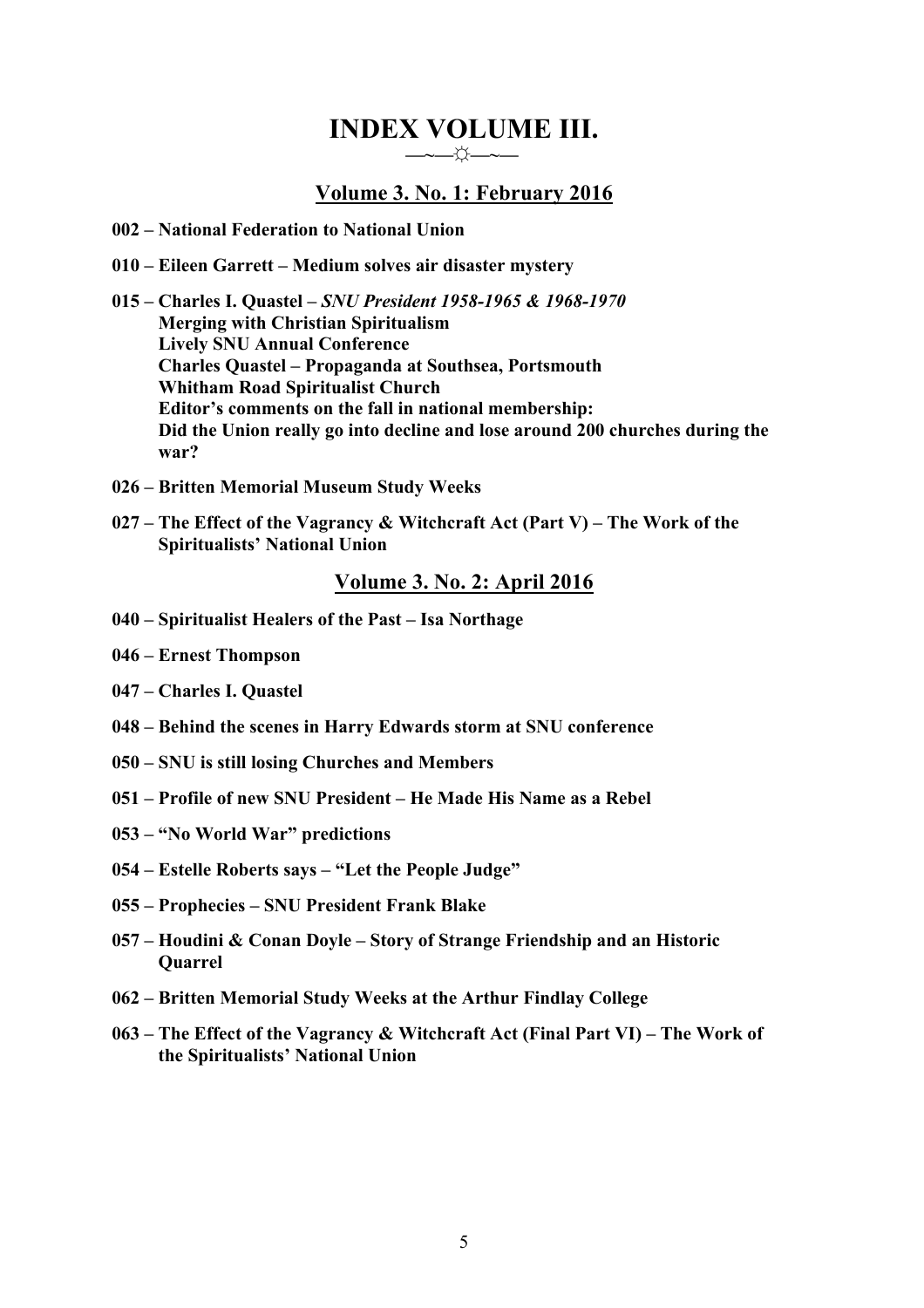#### **Volume 3. No. 3: June 2016**

- **– John Lamont – Our first President**
- **– The Passing of John Lamont – Two Worlds**
- **– The College of Psychic Studies – Some background information**
- **– Visit to the College of Psychic Studies – Paul J. Gaunt**
- **– Sir Arthur Conan Doyle –** *"100 Years Anniversary of his Acceptance of Spiritualism"*
- **– Psychic editor goes into the 'witness box' – Two Worlds**
- **– Looking at the Independent Direct Voice – Editor**
- **– Behind the scenes at Estelle Roberts' Voice Seances – Psychic News**
- **– Britten Memorial Study Weeks at the Arthur Findlay College**
- **– John Macintosh Stewart First Croydon Spiritualist Society First Croydon National Spiritualist Church The benefits of Union affiliation! Pioneer retires from active service – Farewell to John Stewart**

#### **Volume 3. No. 4: August 2016**

- **– Britten Memorial Museum & Library –** *enters into its original purpose*
- **– The Story of the Britten Memorial – 1899-1933 – The Two Worlds**
- **– The "Two Worlds" and the Spiritualists' National Union –** *"Again Unite!"*
- **– What Spiritualism is and what it is not – Emma Hardinge Britten**
- **127 – September 17th 2016 marks the Golden Anniversary of the Official Opening of Stansted Hall –** *"May this house flourish"*
- **– Helen Duncan séance during her 1944 Trial –** *New séance evidence!*
- **– College of Psychic Studies President: Stephen Chapman – Spiritualists' National Union President: David Bruton -** *meet for the first time at Stansted Hall*
- **– Britten Memorial Study Weeks at the Arthur Findlay College**
- **– Spiritualist Healers of the Past: J. J. Thomas passes on – The Two Worlds**
- **– Mass-selling weekly features spirit healing by J. J. Thomas – The Two Worlds**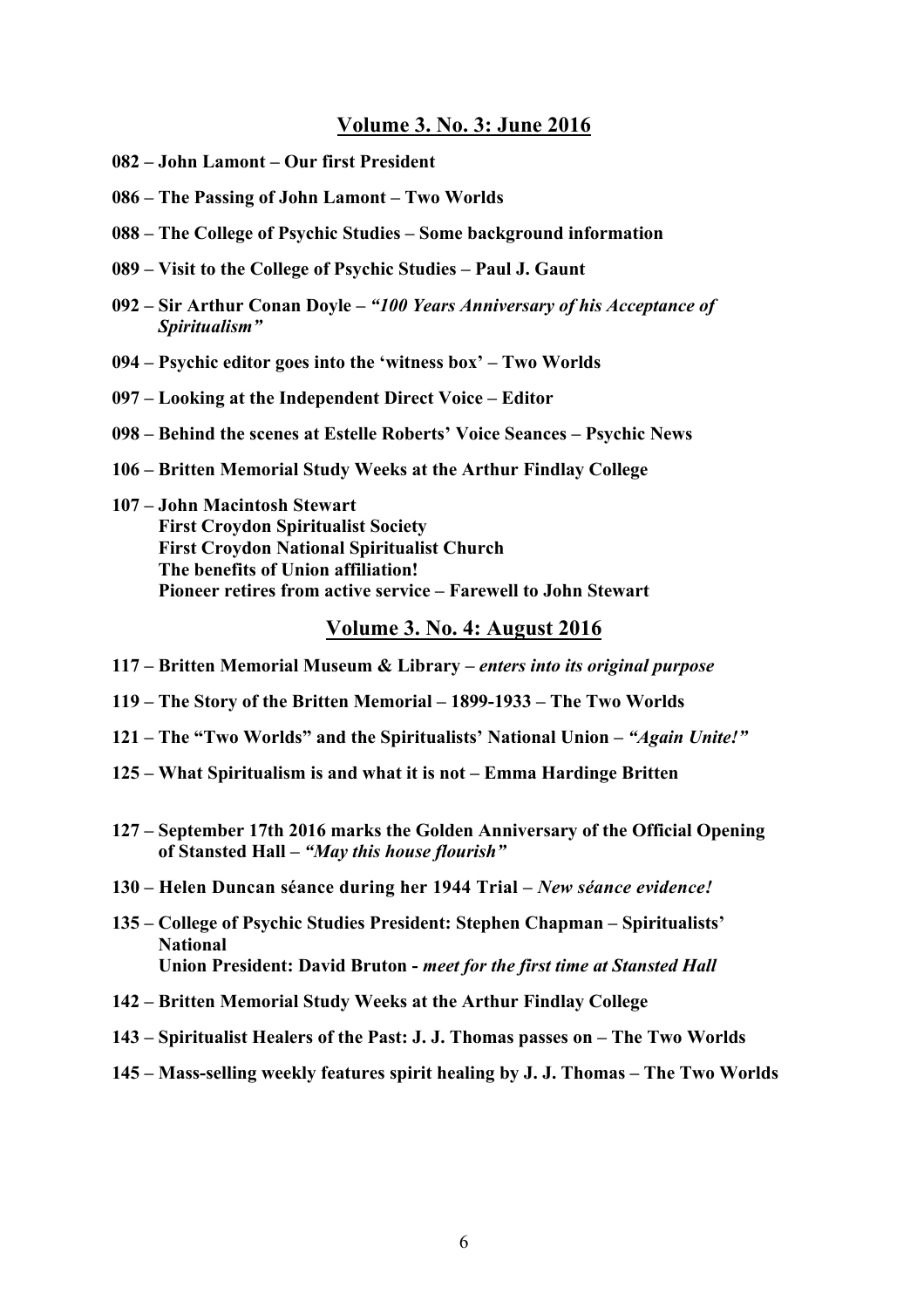#### **Volume 3. No. 5: October 2016**

- **150 – Robert James Lees Did he really sit for Queen Victoria as a young boy? Lees' involvement with the 1888 Jack the Ripper case?**
- **159 – So what can be concluded?**
- **162 – Harry Dawson - Spiritualists' National Union President 1953 – 1958 Profile by Philip Paul, Two Worlds**
- **167 – The 'President's Farthing'**
- **168 – 2017 Dates – Britten Memorial Study Weeks at the Arthur Findlay College**
- **169 – Joseph Benjamin Tells: How I See The Dead – The Two Worlds**
- **172 – Bertha Harris Tells: How I See The Dead – The Two Worlds**
- **174 – Spiritualist Healers of the Past – Frederick Joseph Jones Healing Circle in Stansted – Recalls Arthur Findlay The Torch of Knowledge – Arthur Findlay**
- **180 – Andrew Jackson Davis: "Where is the Spirit World" -** *We are in it!*

#### **Volume 3. No. 6: December 2016**

- **184 – James Johnson Morse & Emma Hardinge Britten –** *Return to spend an evening at Stansted Hall!*
- **186 – The Morse collection of glass magic lantern slides – Lyceum movement**
- **190 – The Morse collection of glass magic lantern slides – SNU Presidents – Frank Hepworth**
- **196 – 2017 Dates – Britten Memorial Study Weeks at the Arthur Findlay College**
- **197 – Maurice Barbanell –** *My greatest journalistic "Scoop"*
- **199 – Madam Victoria Duncan – The People's Journal**
- **202 – Robert James Lees – continued and concluded**
- **206 – The Etheric Body: James Arthur Findlay Helen Alexandria Dallas Sir Oliver Lodge**
- **212 – Spiritualist Healers of the Past – George William Tomkins**
- **217 – Psypioneer – Change of editorship**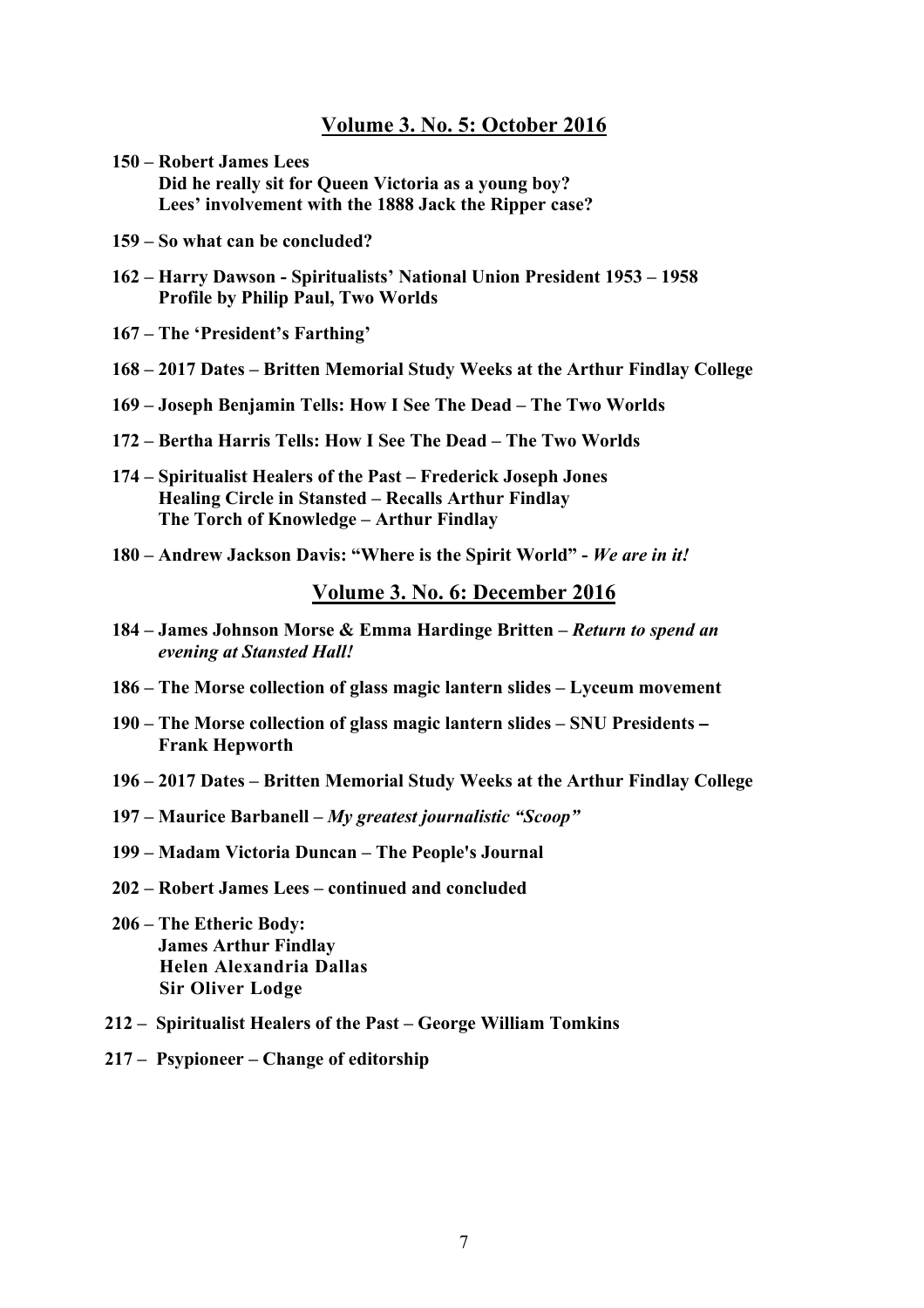#### **INDEX VOLUME IV.** *—~—☼—~—*

#### **Volume 4. No. 1: February 2017**

- **002 – Leon Isaacs – Pioneer of infra-red séance photography Britain's Greatest Seance Room Photographer – Two Worlds Looking back at infra-red in Psypioneer**
- **010 – More on our Seven Principles: Emma Hardinge Britten address to the 'National Conference of British Spiritualists' Education News - Lyceum Banner edited by George A. Mack**
- **015 – William "Bill" Redmond – One of the most outstanding platform mediums of the twentieth century**
- **018 – A Symposium – Why I Became a Spiritualist: Sir Oliver Lodge J. Arthur Findlay**
- **020 – 2017 Dates – Britten Memorial Study Weeks at the Arthur Findlay College**
- **021 – My First Experiences in Trances – Madame Victoria Duncan**
- **029 – Spiritualist Healers of The Past – Gordon Alan John Turner Medium in TV debate with surgeon over healers in hospitals Why Does Healing Work—And Fail?**
- **037 – Psypioneer New Website**

#### **Volume 4. No. 2: April 2017**

- **039 – Open Week – Britten Museum & Library**
- **044 – Automatic Writing: William T. Stead – Living Communicators Geraldine Dorothy Cummins An Unexpected Message – In the Whimsical Style of G.R.S. Mead Passing of Miss E. Gibbes**
- **053 – 2017 Dates – Britten Memorial Study Weeks at the Arthur Findlay College**
- **054 – Harold Vigurs – Spiritualists' National Union President 1943-1948 Harold Vigurs – "Fourteen Group" & The Principles of Spiritualism SNU AGM 70 Years Ago - Vigurs' Presidential Address**
- **065 – Psychic Photography Deception in Psychic Photography – Mr. C.P. MacCarthy Spirit Photograph of the Great Composer**
- **076 – The Pioneer – Update**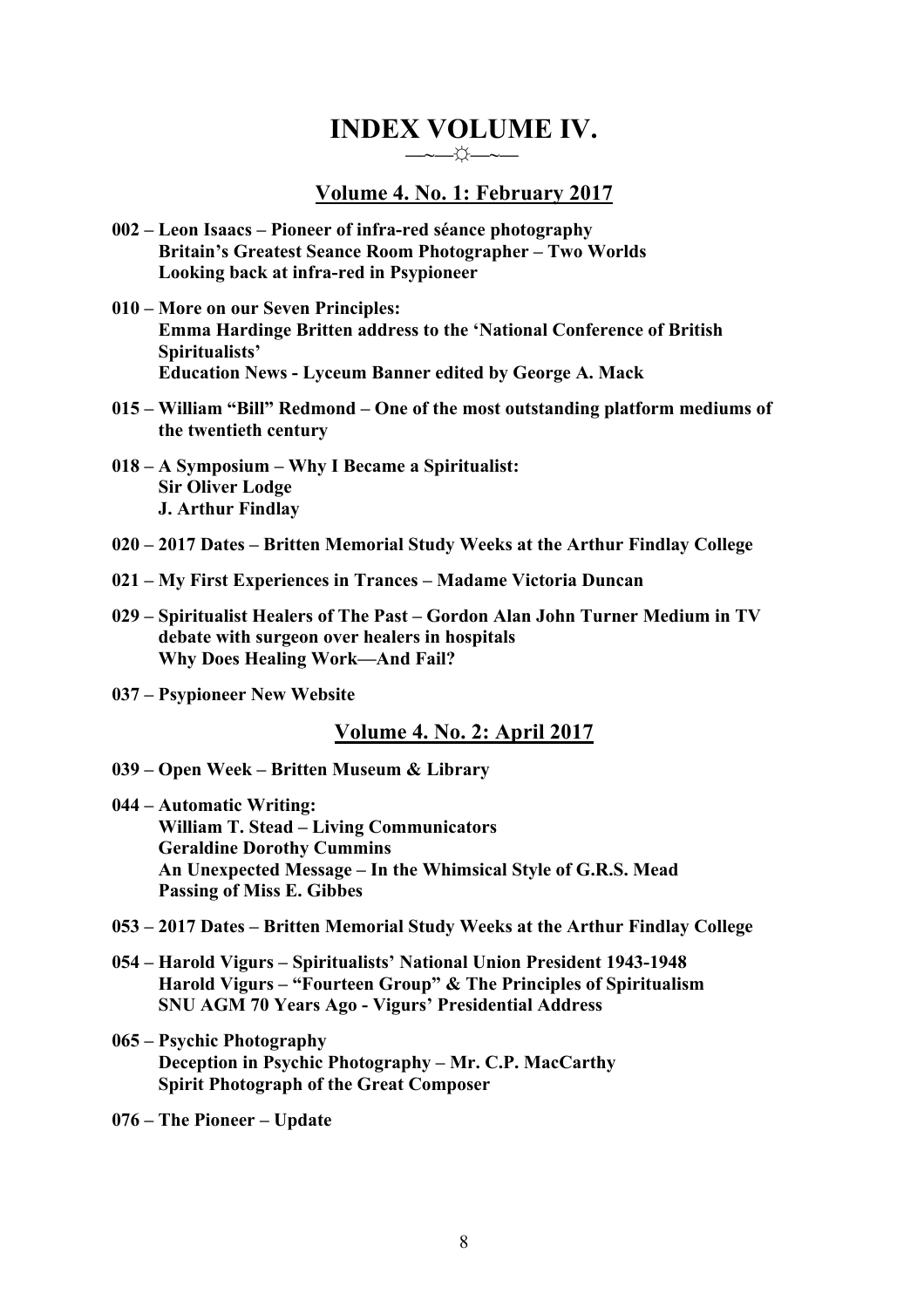#### **Volume 4. No. 3: June 2017**

- **078 – James Arthur Findlay – Stansted Hall & Elms Farm – The early years Alan Garnet Patmore worked for Mr Findlay; his daughter is today a Stansted healer**
- **086 – Frank Leah – Psychic artist First-ever attempt at public post-mortem portraiture by Frank Leah partnered by the clairvoyant Helen Hughes**
- **091 – 2018 Research – Study dates now available to book**
- **092 – Book Review:** *Pathway to Mediumship* **by Jackie Wright DSNU**
- **094 – An Important Consideration in the early Helen Duncan test séances**
- **100 – Evelyn (Eva) Lees Family Album**
- **101 Spiritualists' National Federation – Our First National Hymn Book**
- **106 Spiritualist Healers of the Past: Edward George Fricker – One of the most successful healers of the 20th century, destined to achieve nationwide fame**

#### **Volume 4. No. 4: August 2017**

- **114 – The President's Badge – Robert Owen 1925-1928 – David Bruton 2010 – Robert A. Owen – "National Spiritualist" September 1929**
- **118 – Helen Duncan Seized at a Séance in 1956 –** *Police searching for beards, masks and a "shroud"*  **Medium grabbed and searched after cabinet is torn down Police Use "Gestapo Methods" To Break Up Seance? Helen Duncan's husband to sue police for damages –** *She dies five weeks after they*  *raided séance* **Editor's endnote**
- **130 – 2018 Research – Study dates now available to book**
- **131 – "Dorchagraphs"** *known today as "Skotographs"*  **Andrew Glendinning – a pioneer of Psychic Photography Estelle Roberts' "Album of Red Cloud Pictures and Script in Skotographs by Madge Donohoe".**
- **140 – British Spiritualists' Lyceum Union – Lyceum Archives Moved to Stansted Hall**
- **141 Spiritualist Healers of the Past - James (Jimmy) Richards James Richards – Appointed SNU Minister**
- **148 Leslie Price has decided he will not continue to publish Psypioneer**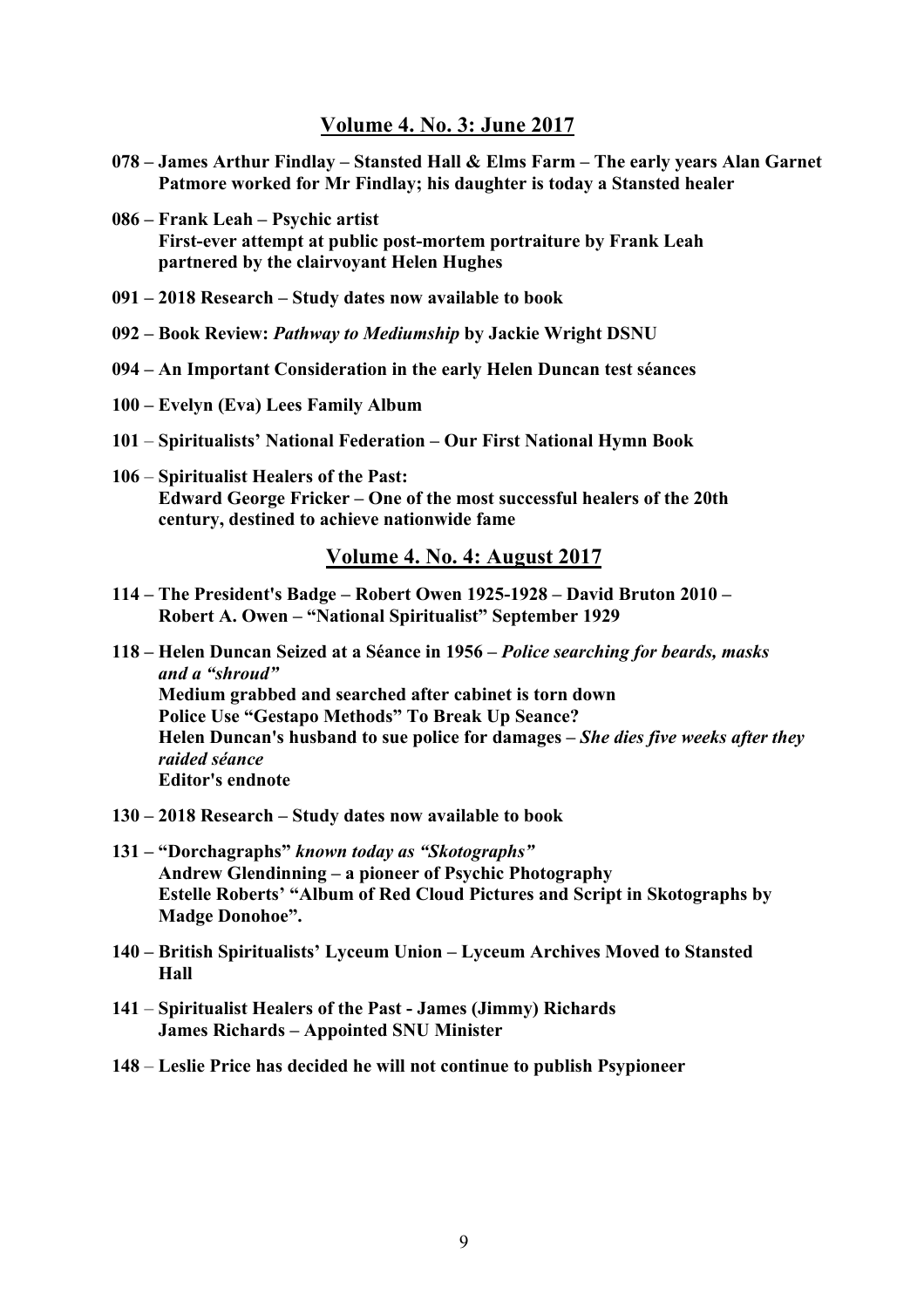#### **Volume 4. No. 5: October 2017**

- **– British Spiritualists' Lyceum Union – Lyceum Archives moved to Stansted Hall**
- **Spirit Photography – Alfred Kitson**
- **The Case for Spirit Photography – Arthur Conan Doyle The Crewe Circle**
- **"The Case for Spirit Photography" now republished**
- **Unknown image of possible trumpet phenomena**
- **Letter from Harry Houdini to Dr W. J. Crawford**
- **Dr. W. J. Crawford & the Goligher Circle**
- **Ectoplasm Photographed – John McIndoe**
- **Editor's endnote**
- **2018 Research – Study dates now available to book**
- **Spiritualist Healers of the Past – Frederick Joseph Jones – Revisited**
- **Early Spiritualist Sunday Services Sunday services in Spiritualism – 1877**

#### **Volume 4. No. 6: December 2017**

- **The "Old Bailey" comes to Stansted Hall: A spectacular re-enactment of the events of the 1944 trial, which would bring about the imprisonment of Helen Duncan**
- **– An extraordinary secret was held in the Spiritualist movement for over three decades: who is Silver Birch's medium?**
- **– 2018 Research – Study dates now available to book**
- **– Arthur Findlay College "Christmas Week" – Murder Mystery**
- **– Spiritualist Healers of the Past – Leah Doctors When Doctors Fail – Philip Paul**
- **Early Spiritualist Sunday Services – continued… An Ideal Religious Service for Spiritualists and Inquirers** – **E. W. Wallis, 1895**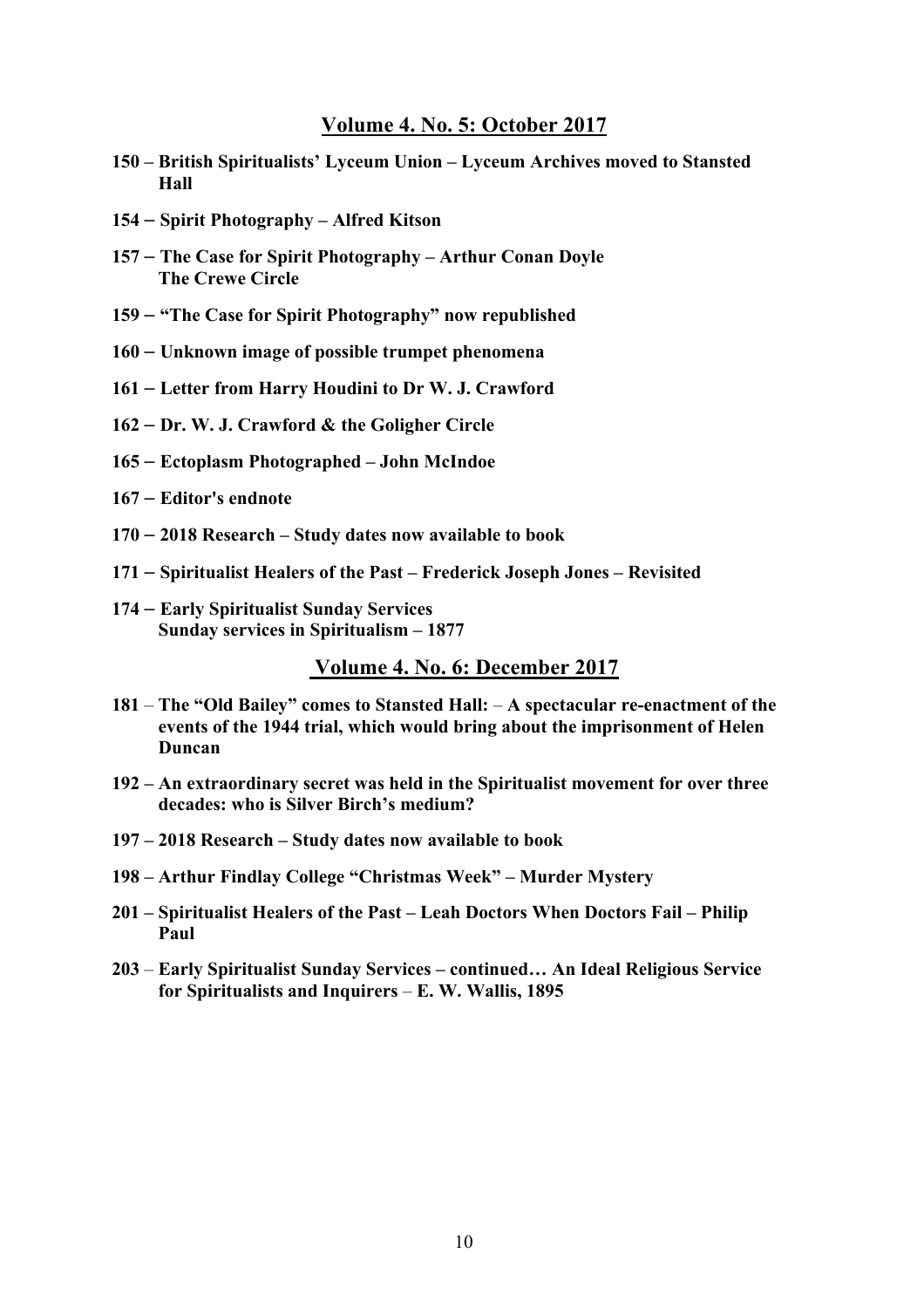## **INDEX VOLUME V.**

*—~—☼—~—*

#### **Volume 5. No. 1: February 2018**

- **002 – New Year Greetings from our President–January 1928 SNU President Robert Owen's New Year's Message**
- **005 – When Spiritualists Refused the B.B.C.–How Conan Doyle Declined to Broadcast– Ernest W. Oaten**
- **008 – Sir Oliver Lodge B.B.C. Broadcast Sir Oliver Lodge's Message to Humanity– The Two Worlds**
- **012 – Leonora E. Piper: Medium Who Convinced Sir Oliver Lodge –Dr. Nandor Fodor**
- **016 – Uncertainty on the Foundation of Our Seven Principles Is Far from Recent– National Spiritualist**
- **019 – Ernest Walter Oaten -** *Telepathic Experiments* **Transfiguration Mrs. Caroline Groom**
- **027 – 2018 Research – Study dates now available to book**
- **028 – Pioneer starts its fifth volume**
- **029 – Spiritualist Healers of the Past– Winifred Victoria Durrant**
- **032 – First Public Developing Circles – Robert Cogman Mrs. Mary Main**

#### **Volume 5. No. 2: April 2018**

- **039 – Harold Sharp** *– Symbolic Drawings – Auragraphs*  **He Portrays the Soul in Colour** *–* **The Mediumship of Harold Sharp A sitter explained the auragraph**
- **044 – Did Harry Houdini ever believe in Spiritualism? Britten Museum & Library "Wax Spirit Hands" booklet — Reviewed by the SPR Houdini & Wax Gloves — Joseph F Rinn A Magician Among the Spirits — The Founders of Modern Spiritualism**
- **060 – 2018 Research – Study dates now available to book**
- **061 – Spiritualist Healers of the Past: John Britnell — Father of "The National Federation of Spiritual Healers" "Burrows Lea", The Shrine of Healing — A Visit to Harry Edwards — Herbert Hampson 1947**
- **069 – The President's Badge and Farthings Again!**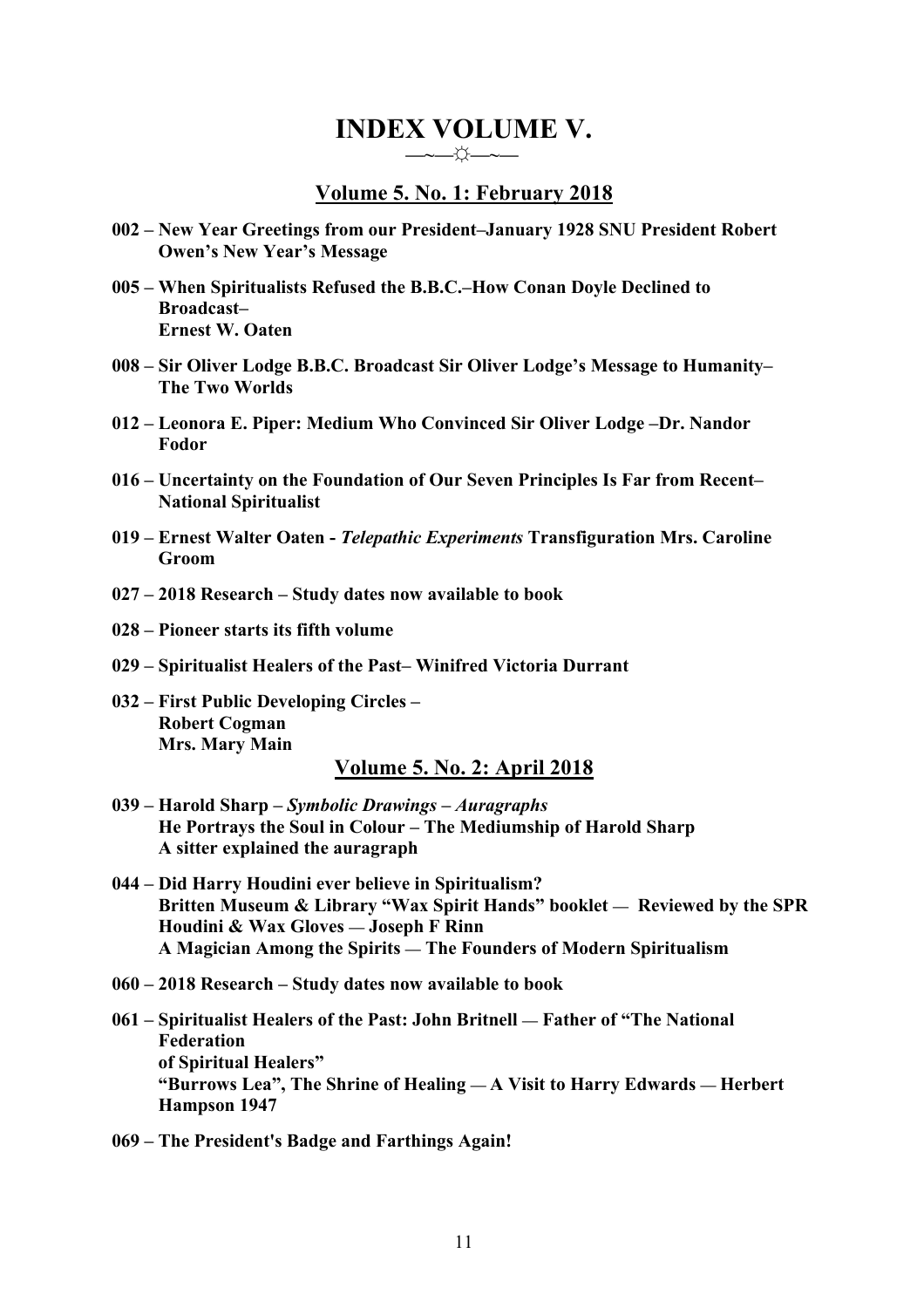#### **Volume 5. No. 3: June 2018**

- **073 – Visit to the Society for Psychical Research**
- **076 – Healing Mediumship by Harry Edwards**
- **078 – Hunter Selkirk The Northern Trance Medium and Clairvoyant Materialised Spirit Doctor Gives Healing Alleged photographs of Selkirk's materialisations The Ascension of a Materialised Spirit**
- **087 – 2019 Research – Study dates now available to book**
- **088 – Harmony and Healing by Gordon Turner**
- **090 – The Constitution of the Spiritualists' National Federation**
- **096 – Grace Boyers (Winifred Whiting Boyers)**
- **099 – The Best of Both Worlds – Albert and May Saxon History of Spiritualism in the Huddersfield Area**
- **105 – Readers' response to: Spiritualist Healers of the Past: John Britnell – Father of Dutch Spiritualism**

#### **Volume 5. No. 4: August 2018**

- **108 – World Congress of Spiritualists – Hosted at the Arthur Findlay College Visit to Stansted Hall – 1948 Paris International Congress – 1925 Jack the Ripper – London Congress – 1922 James J. Morse and Emma Hardinge Britten – Visit the World Congress at Stansted Hall! Lionel Owen – Interview on his family history Congress streamed live**
- **123 – Hydesville House – Rebuilt!**
- **127 – Rescue the History of Dutch Spiritualism – Wim Kramer**
- **128 – The importance of research:**
- **129 – Perfect Proof of Afterlife – This Psychic Drawing Challenges Sceptics**
- **132 – Britten Museum & Library Research - Study Weeks at the Arthur Findlay College**
- **133 – When the spirit bids adieu to mortality – J. J. Morse**
- **138 – Spiritualist Healers of the Past – Catherine Sheppard**
- **143 – Pioneer's fifth birthday – Reaches One Thousand Individual Subscribers!**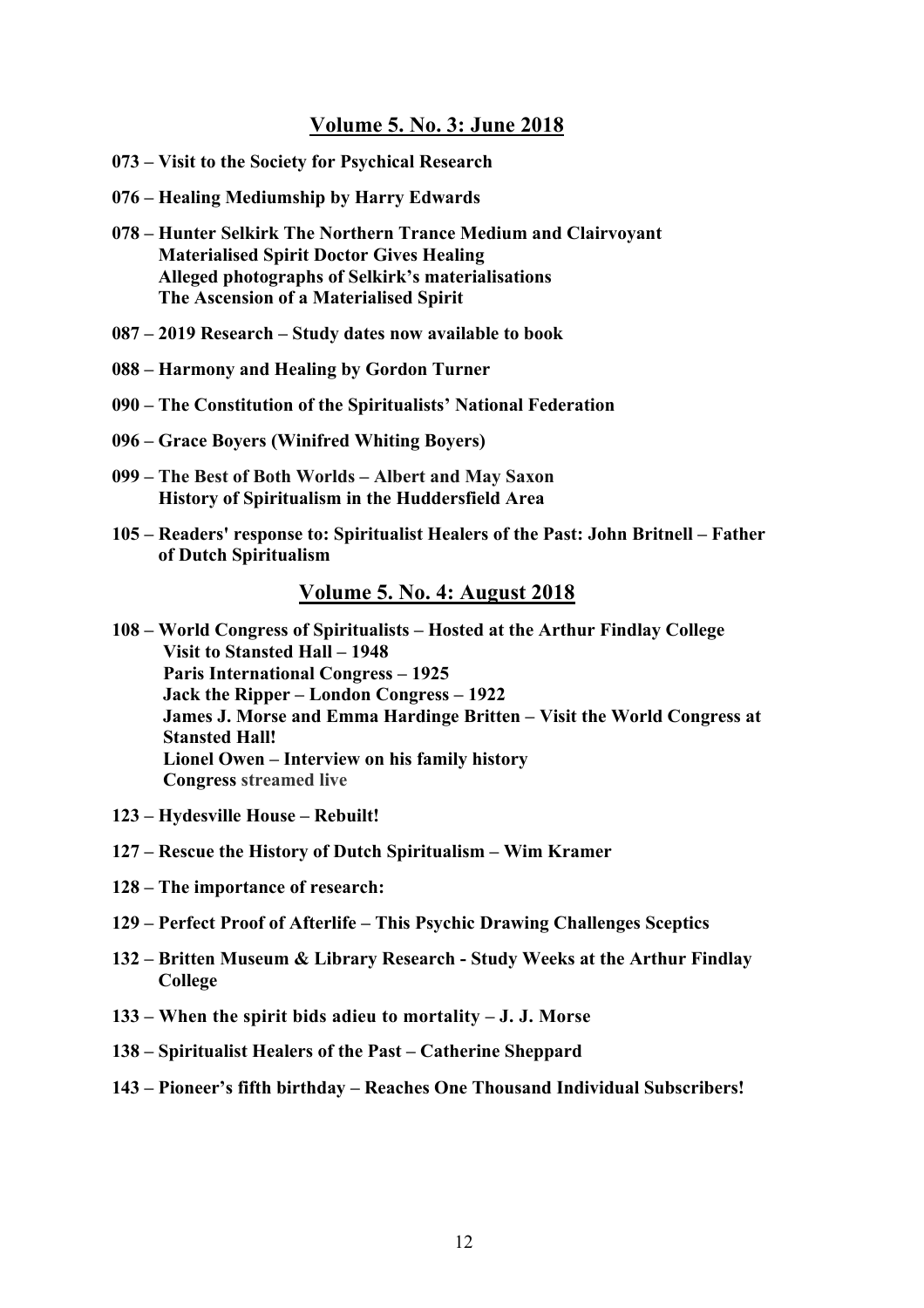#### **Volume 5. No. 5: October 2018**

- **145 – Stansted Hall, an Educational, Convalescent and Holiday House**
- **148 – Jack Webber – John Boaden Webber 1907 - 1940 Ectoplasm Examined – Seen and Handled by Experimenters The Mediumship of Jack Webber – Full Face Materialisations Editor's Note**
- **155 – 2019 Research – Study dates now available to book**
- **156 – Edward Walter Wallis (1855 - 1914) Forming of a National Spiritualism A National Memorial Tribute to the Life and Work of Edward Walter Wallis**
- **166 – Part One: Spiritualistic Phenomena of the Past Elongation and Shortening of Medium J. J. Morse Elongation of D.D. Home**
- **171 – Spiritualist Healers of the Past – Nan Mackenzie**

#### **Volume 5. No. 6: December 2018**

- **177 – Book Review: Magician to Mystic –** *A Mediumistic Path to a Spiritual Life*   **by Brian Robertson and Simon James**
- **178 – Part Two: Spiritualistic Phenomena of the Past Luminous Phenomena Florence (Florrie) Cook - Corner & Katie King Photographs A further observation has now been made**
- **186 – Britten Museum & Library Research – Study Weeks at the Arthur Findlay College**
- **187 – Ann Harrison – Responds to the Jack Webber article in the last issue**
- **188 – Spook Hall – Can It Be Done?**
- **189 – Spiritualist Healers of the Past – Margaret Lyon – Psychic Trance Healer**
- **195 – Direct - Independent Voice Phenomena –** *Could this be simulated by ventriloquism?*  **Ventriloquism, Considered as A Possible Explanation of 'Independent Voice' Phenomena "Dead" Air Hero Gives Perfect Proof of His Survival**
- **201 – Society to Church – Cardiff SNU Church, 'Park Grove'**
- **206 – Pioneer ends its fifth volume**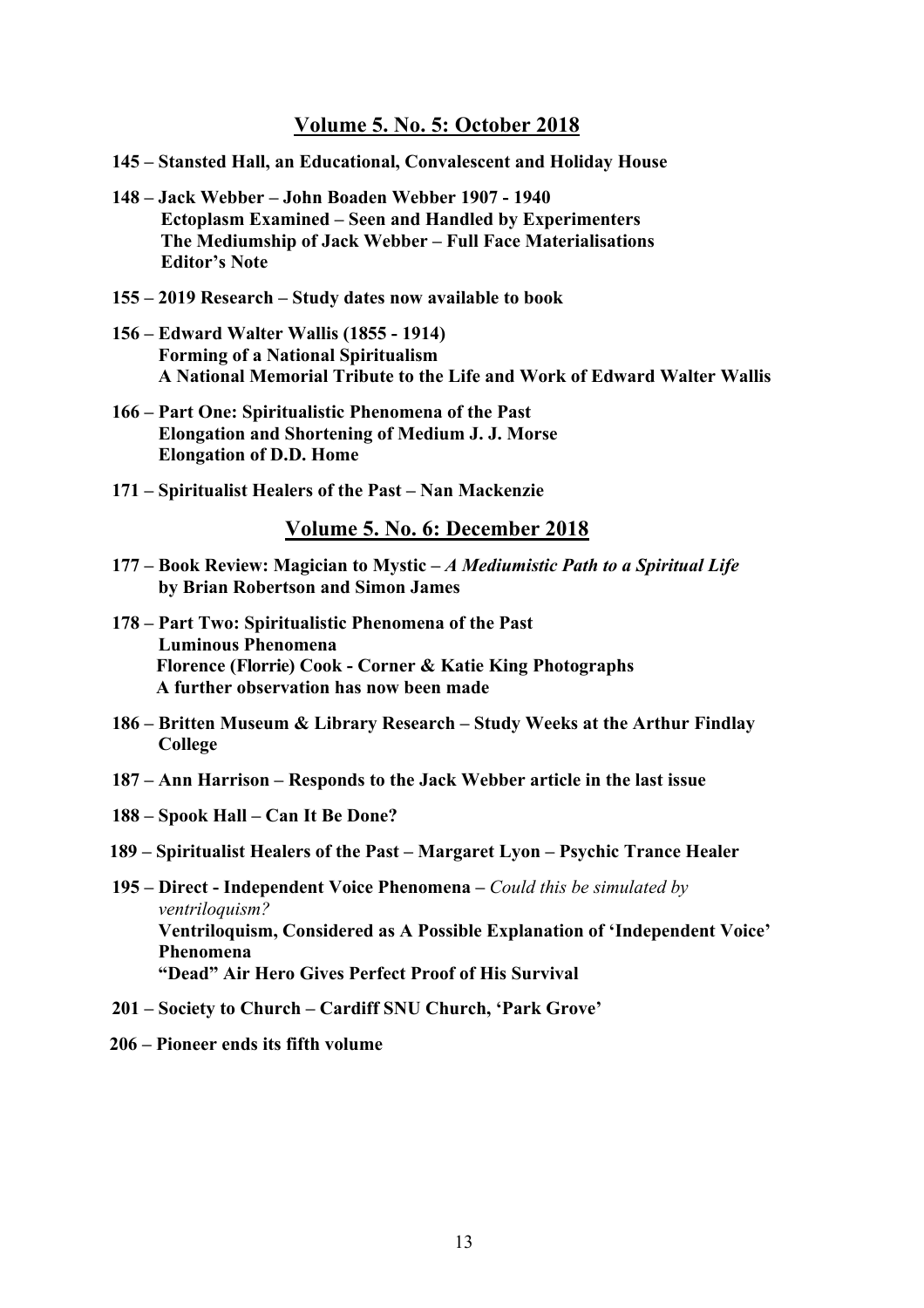## **INDEX VOLUME VI.**

#### **Volume 6. No. 1: February 2019**

*—~—☼—~—*

- **002 – Visit to the Spiritualist Association of Great Britain**
- **005 – Britten Museum & Library Research – Study Weeks at the Arthur Findlay College**
- **006 – John Bruce Beattie – Spirit / Psychic Photography**
- **016 – Mrs Helen Hughes How I Demonstrate Survival – Famous Clairaudient Medium Describes Her Experiences**
- **020 – History of the SNUi – Angela Foster CSNU**
- **027 – Treasure Hunt at the Britten Museum – Paul Gaunt & Daniela Gervasoni**
- **028 – Ernest Oaten Spirit Photography – M. J. Vearncombe Corona, Corona! – John Sloan**
- **031 – The National Memorial Service –** *For the Fallen in the War,* **Royal Albert Hall, London**
- **036 – A Century Later – History was made by the President of the Spiritualists' National Union, Minister David Bruton, who was invited to represent Spiritualists at the "Centenary of the Armistice"**

#### **Volume 6. No. 2: April 2019**

- **038 – The Spiritualists' National Union & World War II S.N.U. Peace Debate Shows Split Over Rearming – "We Cannot Shirk Defence" Spiritualist Marriages in Scotland – We Win Our Rights Did the Union really go into decline and lose around 200 churches during the war? An Open Letter from The President of The S.N.U. Spiritualists and the War Manifesto by the Council of the Spiritualists' National Union**
- **048 – Telepathy, Psychic and Spirit Communication Spontaneous Telepathy Thought Transference**
- **054 – Britten Museum & Library Research – Study Weeks at the Arthur Findlay College**
- **055 – When is a psychic not a psychic? – A Curious Spirit Drawing Robert Cooper**
- **058 – Mediums Handle Fire**
- **060 – Spirits Speak on the Telephone**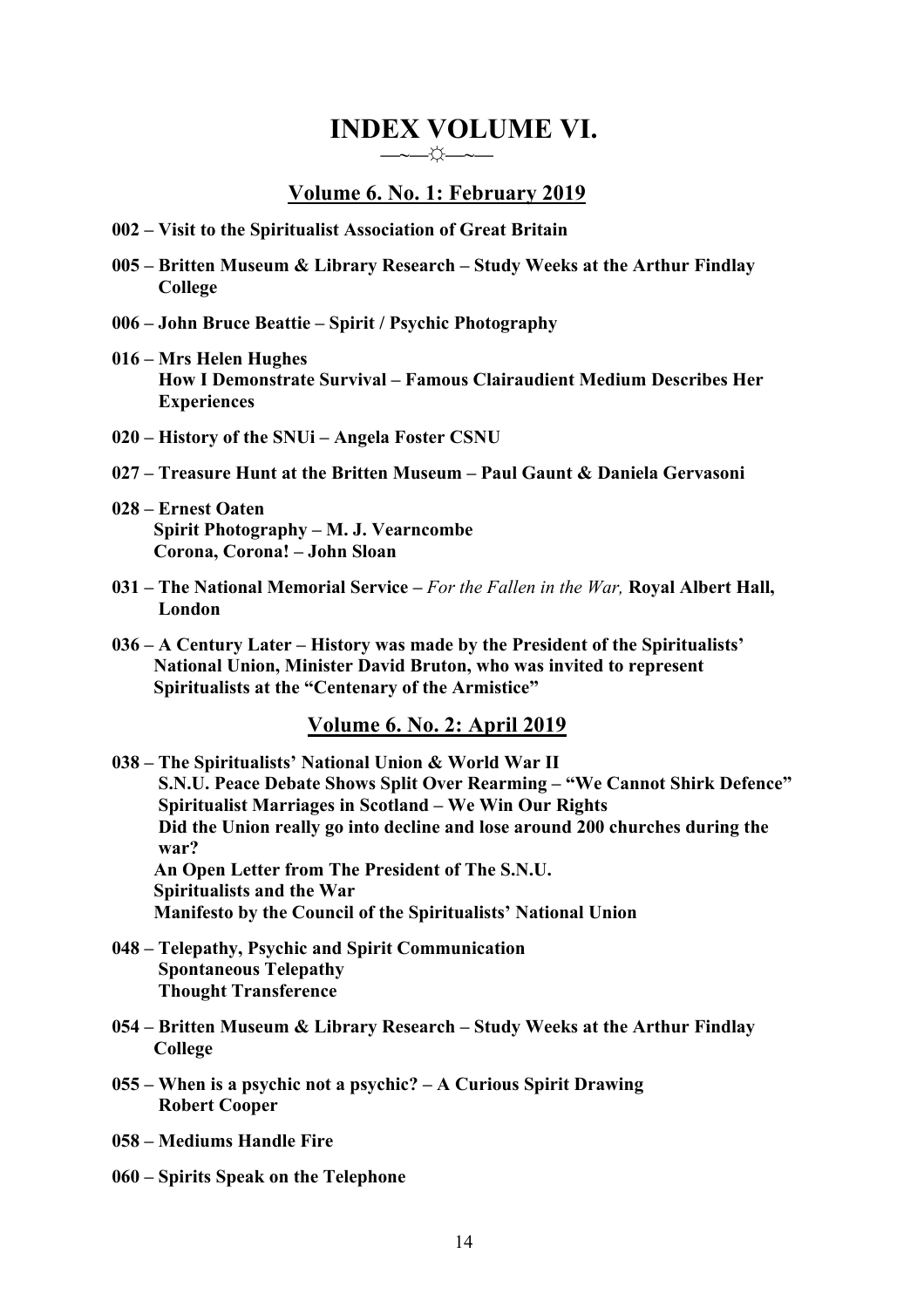- **062 – Spiritualist Healers of the Past – Margery Lawrence: My Experience of Spirit Healing**
- **065 – Ronald Strong – A Promising Young Medium Ronald Strong passes suddenly – Brilliant Mediumship Proved Survival to Thousand**
- **071 – The Human Aura –** *What It Is* **– James H. Allen The Aura and the Séance Room**

**Volume 6. No. 3: June 2019**

- **077 – Open Week May 2019 at the Arthur Findlay College – Janette Marshall**
- **086 – Britten Museum & Library Research – Study Weeks at the Arthur Findlay College**
- **087 – Harry Price Daniel Dunglas Home – "Was he genuine?" Eileen Garrett—R101 crashed Miss Stella C—Stella Cranshaw**
- **095 – Emma Hardinge Britten & James Johnson Morse – Full Script**
- **105 – Franek Kluski Experiments of the Polish S.P.R. with Franek Kluski Beasts from The Beyond Story of Franek Kluski**
- **115 – 2020 Dates! Britten Museum & Library Research – Study Weeks**

**Volume 6. No. 4: August 2019**

- **117 – Hydesville Returns To Lily Dale**
- **121 – Ron Nagy, Museum Curator at the Lily Dale Assembly**
- **122 – Ira Erastus Davenport and William Henry Davenport**
- **123 – "***Ordered by the spirits***" – How the First Public Meeting Came About to Demonstrate**
- **127 – Mrs Annie Mellon – Materialisation medium**
- **133 – 2020 Dates! Britten Museum & Library Research – Study Weeks at the Arthur Findlay College**
- **134 – The Sunflower became the official emblem for Spiritualism, originating in the late nineteenth century in America**
- **144 – Reply to "A Spiritualistic Farce" – William Crookes**' **experiments with D. D. Home challenged**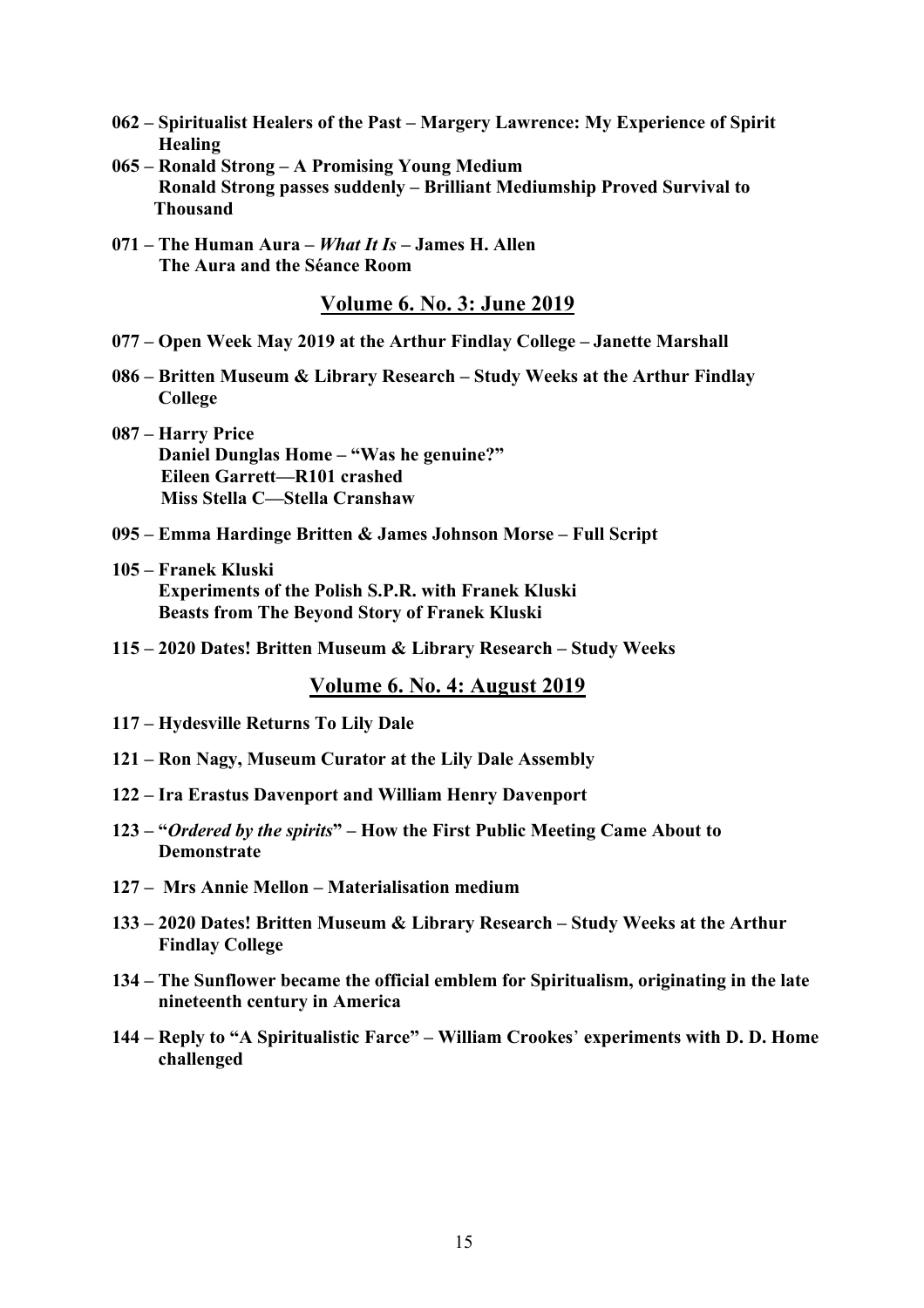#### **Volume 6. No. 5: October 2019**

|  | 151 – Is Spiritualism Indebted to Christianity?<br><b>Sir Conan Doyle upon Spiritualism</b>                                                                                                                                                                                                      |
|--|--------------------------------------------------------------------------------------------------------------------------------------------------------------------------------------------------------------------------------------------------------------------------------------------------|
|  | Spiritualism in Auburn, New York - Progress of Spiritualism from 1849 to<br>1855                                                                                                                                                                                                                 |
|  | W.H. Evans - One of Spiritualism's finest philosophers<br>Fifty Years with the "Two Worlds" - My Jubilee, by W.H. Evans                                                                                                                                                                          |
|  | 169 – Psychic Detection<br><b>Mona Tinsley Tells How She Was Murdered</b><br>The Mediumship of Estelle Roberts - Helped in Solution of the Crime                                                                                                                                                 |
|  | 173 – Britten Museum & Library Research – Study Weeks at the Arthur Findlay<br>College                                                                                                                                                                                                           |
|  | 174 – International Institute for Psychical Research<br>The Case for Real Psychical Research – by Arthur Findlay                                                                                                                                                                                 |
|  | 180 – Waking Up and Saving the Lost Souls of the Dead – Story of Dr And Mrs Carl<br>A. Wickland<br>Spiritualism in the Land of Films - A Sitting with Dr Carl Wickland, Who Cures<br>'Obsession' – by Hannen Swaffer<br>Mrs Carl Wickland Passes On - She Cured Hundreds of Victims of Obsession |
|  | Volume 6. No. 6: December 2019                                                                                                                                                                                                                                                                   |
|  | 193 – New One-stop Website – Paul J. Gaunt                                                                                                                                                                                                                                                       |
|  | 194 – "Ask the Spirits"<br>Automotic writing                                                                                                                                                                                                                                                     |

 **Automatic writing Grace Rosher**

- **202 – Eusapia Palladino – Hereward Carrington**
- **211 – 'Fifty Years' Involvement within the Spiritualist movement – Paul J. Gaunt Ouija Experience**
- **215 – This Man is the Mainspring of Organised Spiritualism – Richard Ellidge SNU Registered Offices**
- **219 – Britten Museum & Library Research – Study Weeks at the Arthur Findlay College**
- **220 – Spiritualist Healers of the Past – Ursula Roberts**
- **223 – Prize-Winning Artist was Cured by Absent Healing – And so was his Daughter**
- **225 – Christmas Week at the Arthur Findlay College 2019**
- **230 – Pioneer ends its fifth volume**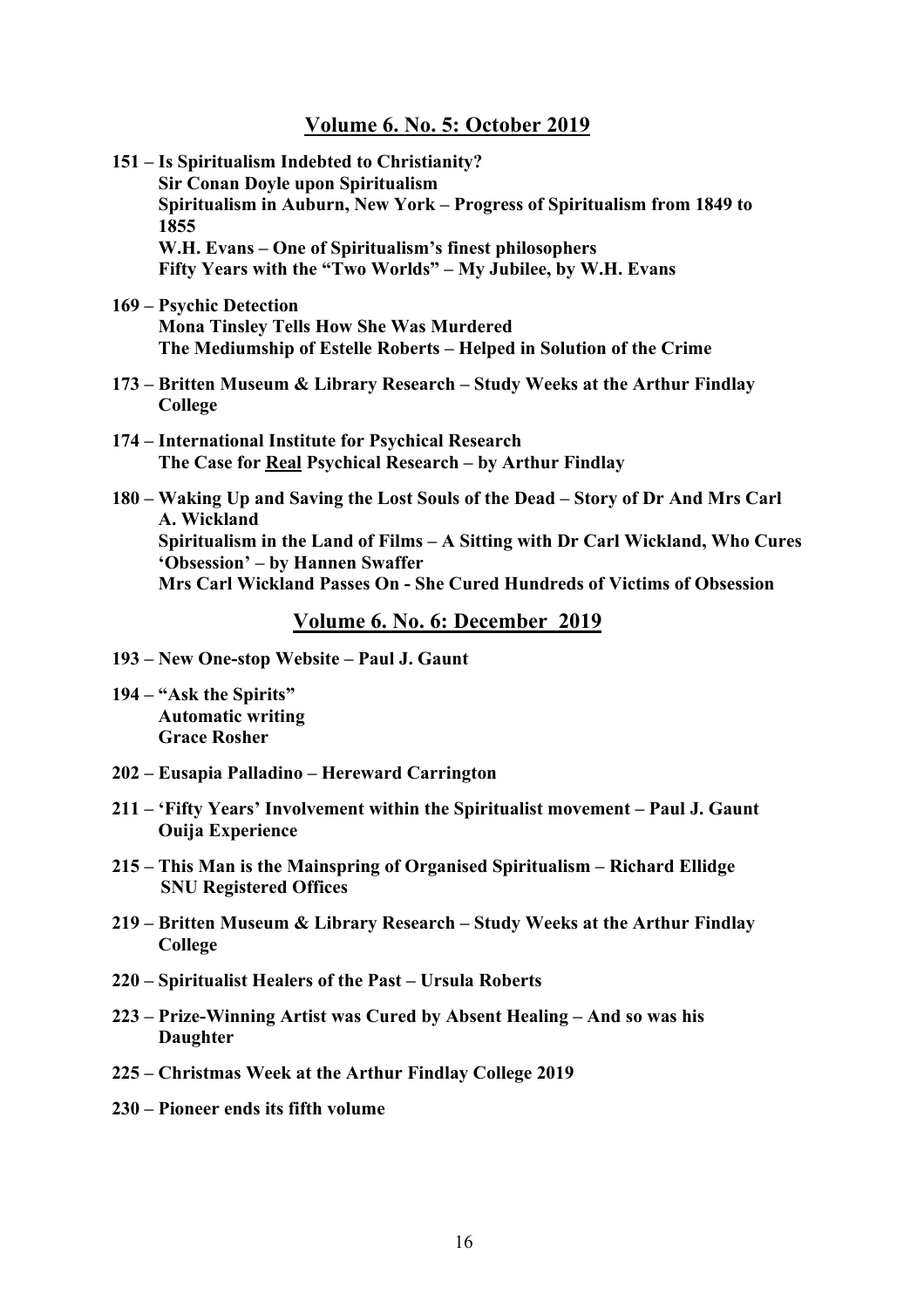## **INDEX VOLUME VII.**

#### **Volume 7. No. 1: February 2020**

*—~—☼—~—*

- **002 – Eileen Garrett This Was Eileen Garrett's Moment of Truth**
- **007 – Famous Psychic Photographer Passes on – Ada Emma Deane**
- **012 – Britten Museum & Library Research – Study Weeks at the Arthur Findlay College**
- **013 – Canterbury Demonstration – Dr. Fisher Objects Maurice Barbanell responds**
- **017 – Einer Nielsen – Physical—Materialisation Medium Einer Nielsen's Séances in Iceland 1931 Editor's note: Séance Photos Supply Perfect Answer Camera Shows Stages of Materialisation**
- **025 – Announcement – Leslie Price steps down as sub-editor**
- **026 – Ernest Oaten –** *Rights of Spiritualism*  **Rights of Spiritualism under the Burial Acts**
- **030 – "Patience Worth" and her Medium – Mrs. Hewat Mckenzie**
- **035 – New One-stop Website – Paul J. Gaunt**

#### **Volume 7. No. 2: April 2020**

- **037 – President or Chairmen? National Conference of British Spiritualists – July 1890 Spiritualists' National Federation (SNF) July 1891 – July 1902 Spiritualists' National Union (SNU) July 1902 – present**
- **041 – Forgotten Pioneers – Miss Edith Potts Editor's note**
- **045 – Britten Museum & Library Research – Study Weeks at the Arthur Findlay College**
- **046 – Trumpet Levitation Photographed – Success of Glasgow Circle**
- **048 – Astral Projection – Liberating** *the Double*  **Projection of the "Astral" Body: A Description of the Method of Projecting the Human "Double" At Will**
- **056 – Elementals Fairies, And Fairy Lore – Ernest Oaten Editor's Note**
- **062 – Two Wonderful Donations presented to the Britten Museum & Library**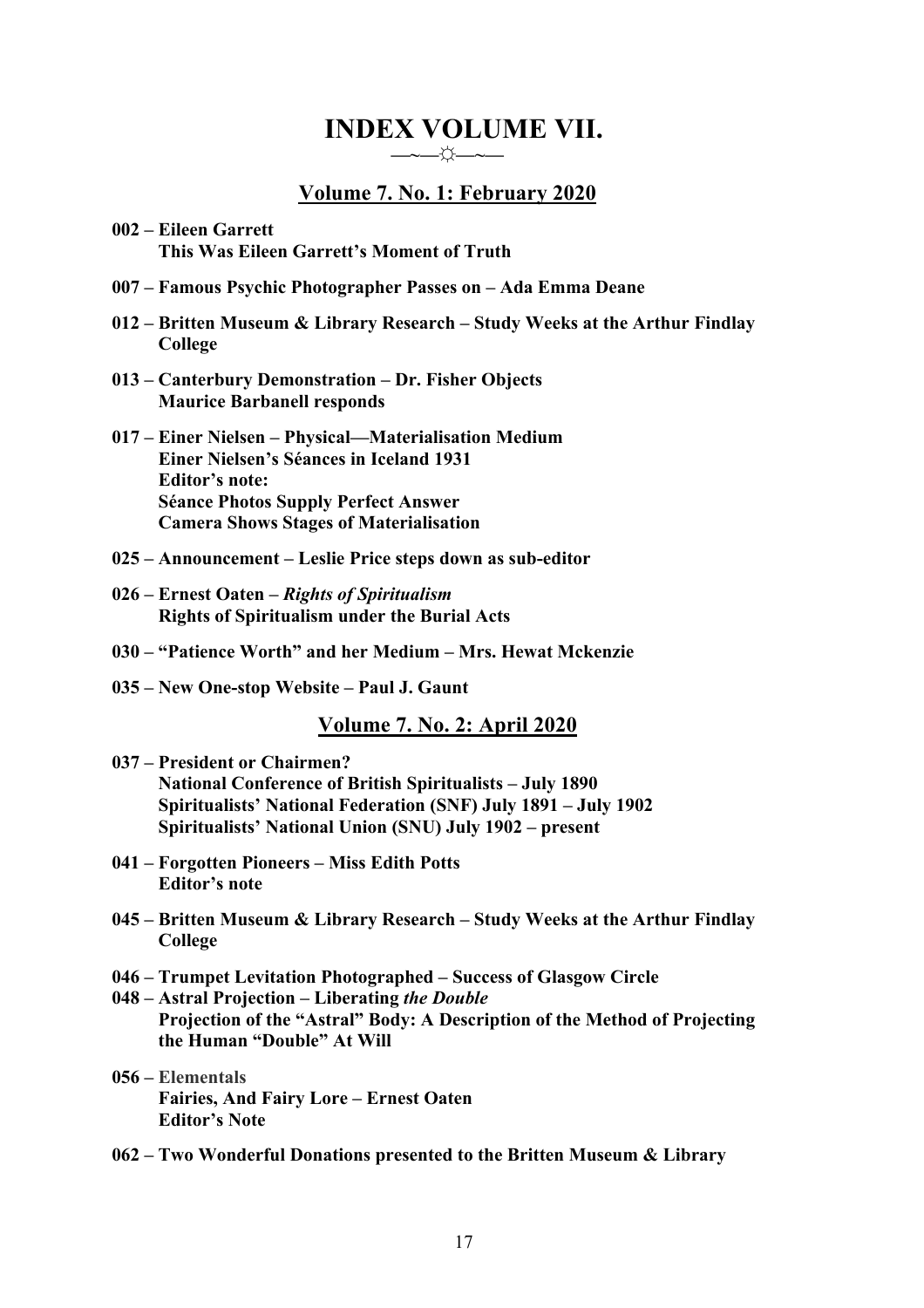**069 – New One-stop Website – Paul J. Gaunt**

#### **Volume 7. No. 3: June 2020**

- **071 – Harry Edwards Questions Silver Birch on Healing Problems**
- **076 – New One-stop Website – Paul J. Gaunt**
- **077 – Hymns and Tunes for Spiritual Circles and Meetings Editor's Note: The first 'National Convention' 1865 – "The Association of Progressive Spiritualists of Great Britain"**
- **081 – How I Effect Control By a control, through Frank T. Blake**
- **084 – More on Harold Sharp Harold Sharp's Auragraphs – Exhibition in London Profile - Harold Sharp – Story by Philip Paul**

**088 – A Question of Fraud! Fraud – Harry Boddington Mrs E Wakely response Response from "The Probe" Church Council member adds Editor's note The Question of Fraud Mrs Grover Exposed Mediums** *claim* **other mediums guides/controls Medium Convicted – Clive Holmes Sentenced Clive Holmes Appeal Fails**

**105 – Britten Museum & Library Research – Study Weeks at the Arthur Findlay College**

#### **Volume 7. No. 4: August 2020**

**107 – James Arthur Findlay 3,000 At Glasgow Meeting – Mr J. Arthur Findlay and Mrs Estelle Roberts List of Arthur Findlay's books about Spiritualism and Religion Friends of Stansted Hall – Founded 1969 Stansted Hall Cleared of Debt**

- **114 – Robert Boursnell The Photographic Mediumship of Robert Boursnell**
- **122 – New One-stop Website – Paul J. Gaunt**

#### **123 – A Question of Fraud! – Continued … Part II Seances at Moravia, United States Spirit Faces Classes of Form Manifestations Forms With Flexible Features Forms Without Flexible Features Editor's Note**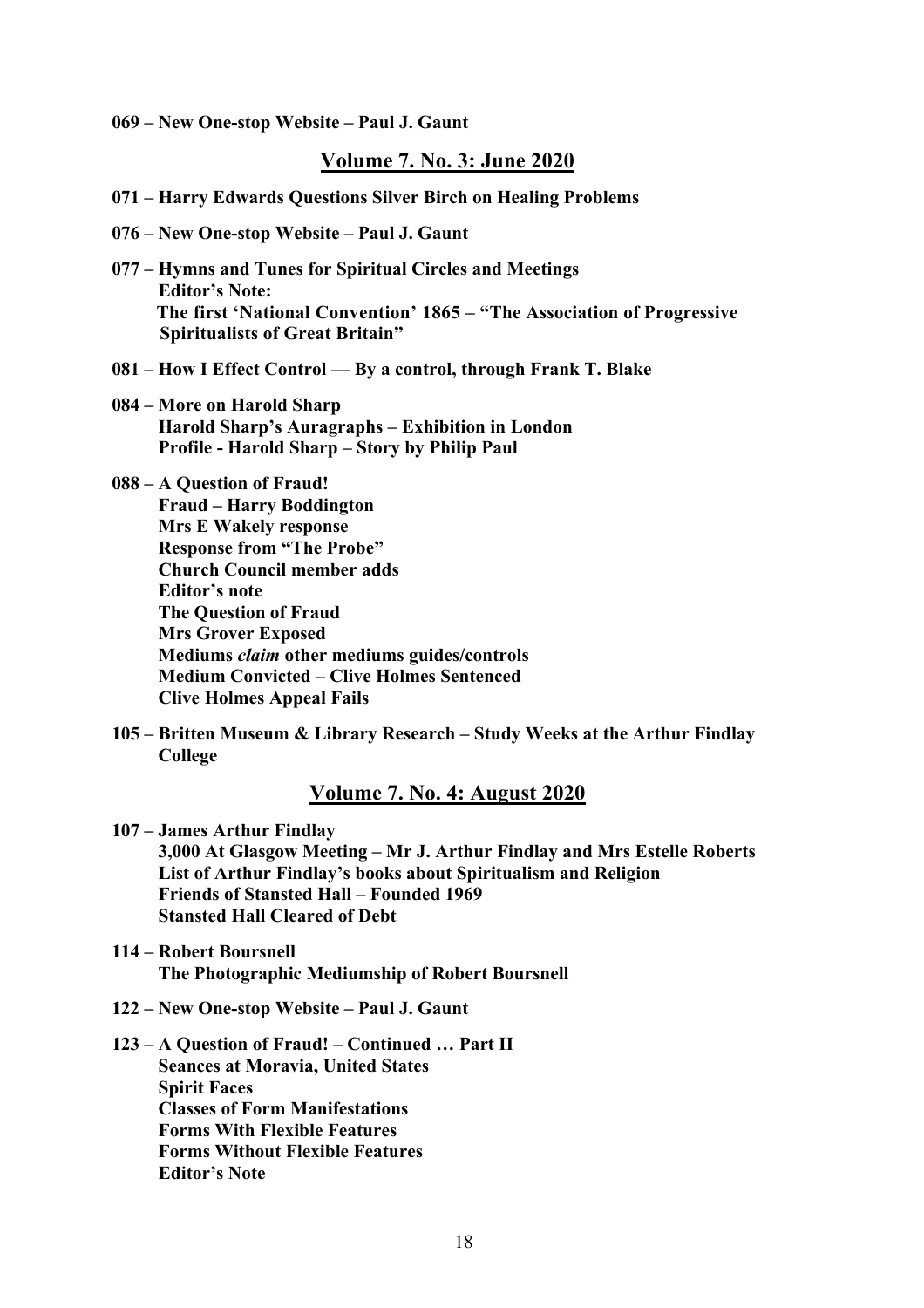**Spirit Forms Katie King / Annie Morgan Seized at a Séance – The Capture of "A Spirit." – To the Editor of the Times. Spirit Form, Ectoplasm, etc. being Grabbed**

**143 – Britten Museum & Library Research – Study Weeks at the Arthur Findlay College**

**Volume 7. No. 5: October 2020**

- **147 – Spiritualists' National Union AGM – Weston-super-Mare 2nd & 3rd July 1955 Why I Resigned**¾**by Greater World President – "Too many old people in our movement"**
- **155 – New One-stop Website – Paul J. Gaunt**
- **157 – Harry Edwards Addressed by Silver Birch – continued from Pioneer, Vol. 7, No. 3**
- **164 – A Question of Fraud! – concluded Miss Wood Caught Personating A Spirit Miss C.E. Wood Exposed "An Exposure of Imposture" – Charles Williams and Mr Rita The Seizure in Mrs Esperance's Circle – The Seizure Seance Mr W. Armstrong's Report – "The truth shall make you free" Editor's Notes Seizures of full-form materialisations – effects on the mediums?**
- **180 – Britten Museum & Library Research – Study Weeks at the Arthur Findlay College 2021!**
- **181 – Magdalene Kelly**

#### **Volume 7. No. 6: December 2020**

**184 – A Means of Spirit Communication –** *Designed from the Spirit World!*   **Spirit Inventions from Beyond – A Sequel to A Death-Bed Promise - B.K. Kirkby The Jobson-B.K.K. Reflectograph Progress of the "Communigraph" Renovation of the Ashkir-Jobson Communigraph Full-Form Materialisations – Developments in Mrs Singleton's Mediumship Materialisation in Holland – An Evening with Mr Singleton and Mr Kirkby**

- **199 –** '**Het Johan Borgman Fonds' – Dutch Spiritualism**
- **202 – New One-stop Website – Paul J. Gaunt**
- **204 – Harry Edwards –** *For 15 years Edwards did not know which spirit guides were using him*
- **207 – Bangs Sisters "The Bangs**' **Fall from Grace" – Religio-Philosophical Journal**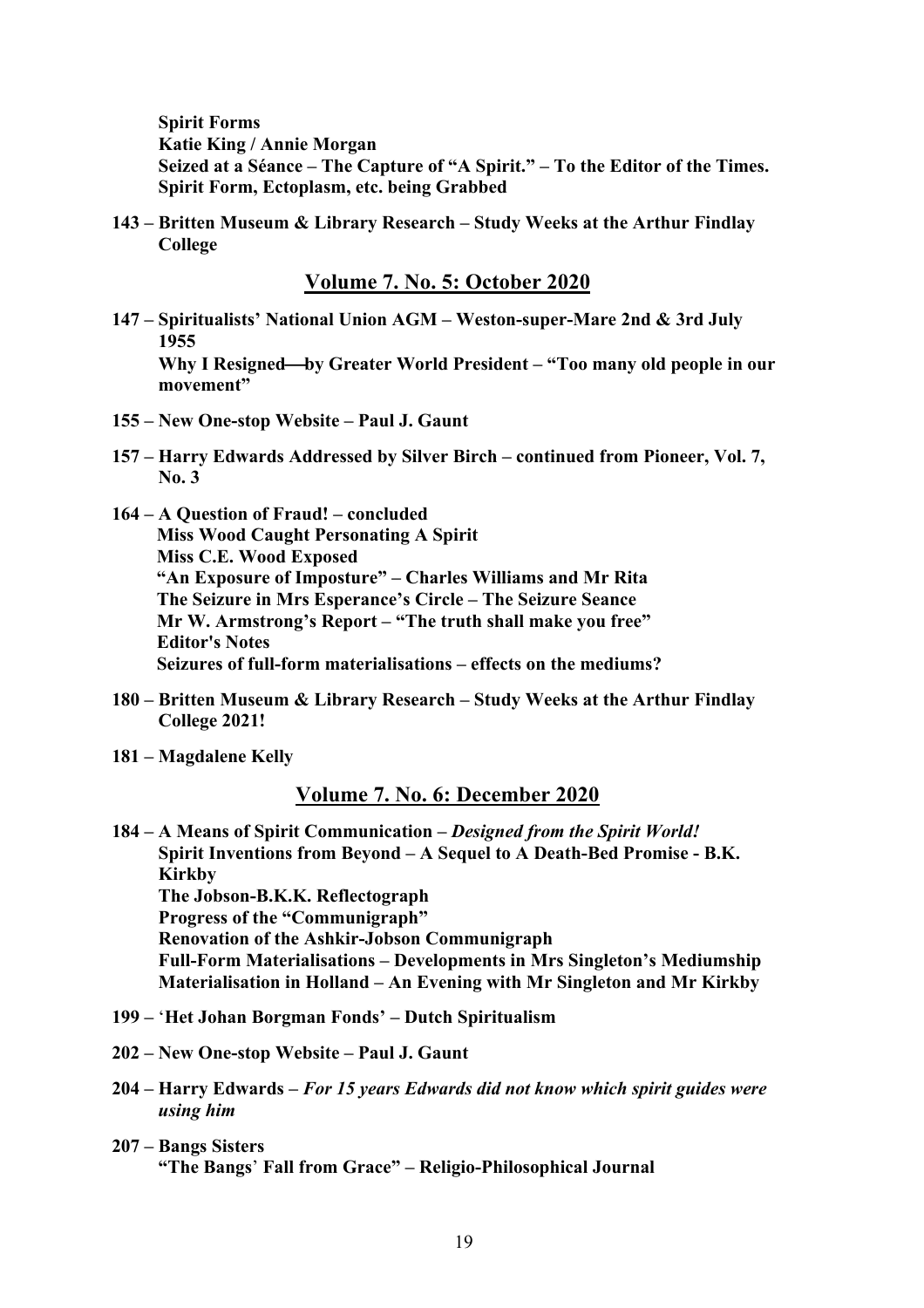**Precipitated Paintings The Mediumship of the Bangs Sisters The Bangs Sisters and Fraud – Hereward Carrington\ David Phelps Abbott – Magician Editor's Note**

**223 – Britten Museum & Library Research – Study Weeks at the Arthur Findlay College 2021!**

## **INDEX VOLUME VIII.**

### *—~—☼—~—*

#### **Volume 8. No. 1: February 2021**

**002 – The Spiritualists' National Union & World War II – Continued … Ambulance Fund S.N.U. Conference Abandoned! Plan For Post – War Spiritualism Now ! – Maurice Barbanell S.N.U. Head Agrees With 7-Years Plan National Conference at Derby Hannen Swaffer Throws A Bomb At Spiritualists – Maurice Barbanell Crisis In Official Spiritualism – Frank Warning To Our Largest Organised Body We Are Now Accused Of Hatching A "Sinister Plot" – Maurice Barbanell Annual Meeting of the S.N.U. Hannen Swaffer Throws Second Bomb – He Resigns His Honorary Presidency Of Our Largest National Organisation**

- **033 – New One-stop Website – Paul J. Gaunt**
- **035 – A War-Time Remarkable Healer – W. H. Lilley Army Tribunal Gives Spirit Healer Complete Exemption Guide Praises Psychic Sketch – "As Faithful As My Own Reflection"**
- **041 – Britten Museum & Library Research – Study Weeks at the Arthur Findlay College 2021!**
- **042 – A Supplement to the December issue: A Means of Spirit Communication –** *Designed from the Spirit World!*   **Some Notes on the Reflectograph and Communigraph – December 2020 – Marc Demarest Church of the Spirit, Skegness, 1925**

#### **Volume 8. No. 2: April 2021**

- **053 – The Teachings of Spiritualism – Emma Hardinge Britten**
- **055 – Estelle Roberts and the Greek Royal Family Britten Museum & Library Passing of Medium who started Estelle Roberts on her Psychic Career**
- **060 – The Spiritualists' National Union & World War II – Concluded … Keep It Dark! Is Policy of the S.N.U.**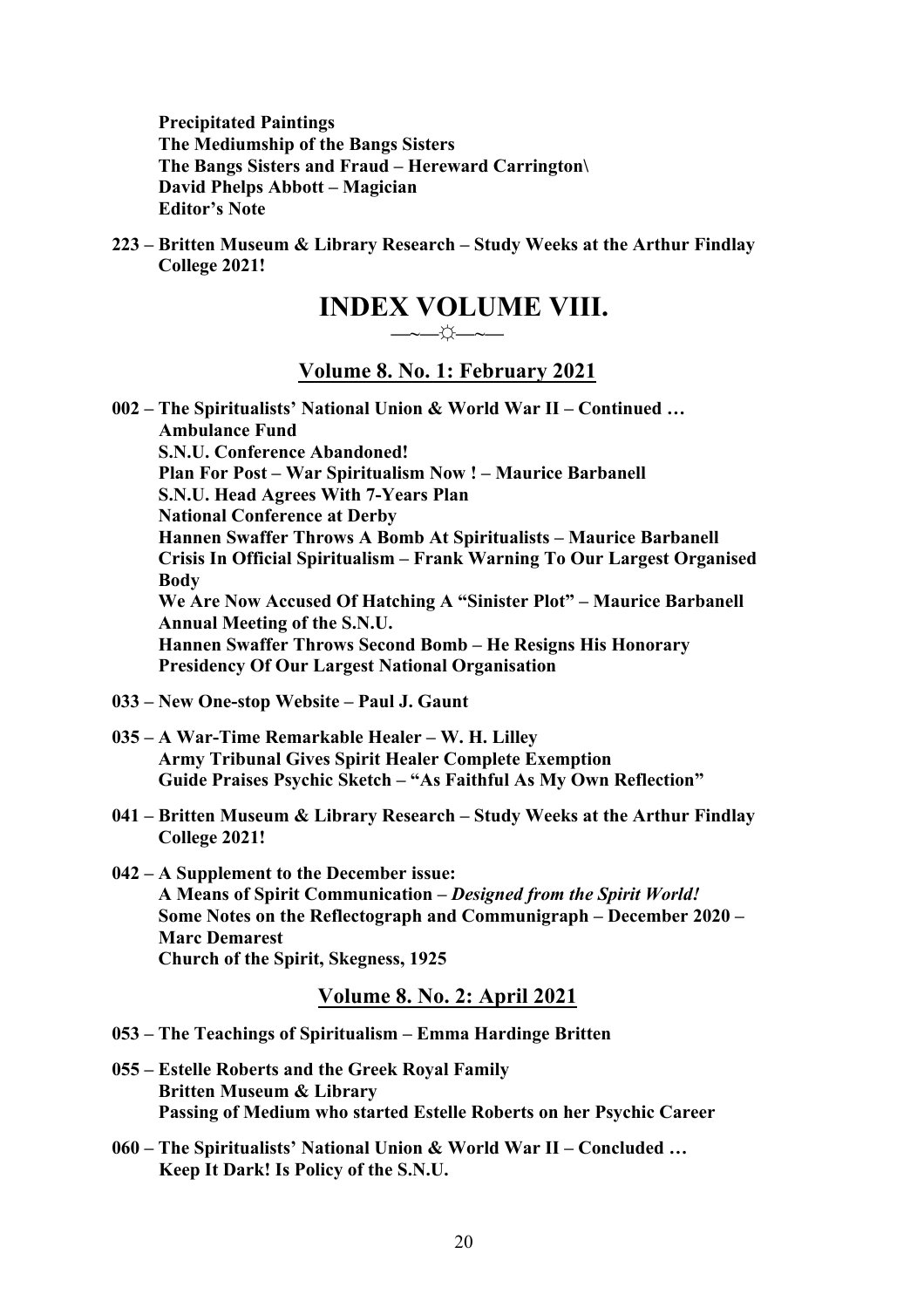**The Protection of Mediumship – A Declaration by the Spiritualists' National Union Spiritualists' National Union Conference – 1943 Spiritualists' National Conference Presidential Address by Harrold Vigurs – 1944 The National Conference at Paignton – 1945 Resignation of the Union's Honorary President, Hannen Swaffer**

- **080 – New One-stop Website – Paul J. Gaunt**
- **082 – Continued from the last issue: A War-Time Remarkable Healer – W. H. Lilley "Dead" Doctor Heals Reporter – Triumph for Medium in New Nursing Home Spirit Doctor Gives "Unseen Medicine" To 1,000 Patients – Revolutionary New Treatment by Entranced Medium Doctors and Clergy Consult Medium – Some of Lilley's Spirit Guides "Died" Nearly 300 Years Ago**
- **093 – Britten Museum & Library Research – Study Weeks at the Arthur Findlay College 2021!**

#### **Volume 8. No. 3: June 2021**

**095 – New SNU Pioneer Page**

- **096 – B. Abdy Collins – Psychical Researcher, Spiritualist and Author Jack Webber on the removal of the medium's coat The Explanation of Ghosts Judge Converted Him to Spiritualism: Discussions on Golf Course – J. Arthur Findlay**
- **104 – Emma—Floyd—Hardinge—Britten – Paul J. Gaunt**
- **106 – New One-stop Website – Paul J. Gaunt**
- **107 – Memories are made of this! – Reminiscing, by Paul J. Gaunt**
- **111 – Psychic News was Founded by Maurice Barbanell and Jack Rubens Psychic News in Perspective – Leslie Price Three "Dead" Men Began Psychic News – Maurice Barbanell**
- **119 – Spiritualist Healers of the Past – Gordon Alan John Turner** 10,000 Non-Spiritualists Have Seen Healing—and All in One Year!  **And Now the All-England Healing Campaign – Turner's Team to Follow up London Success**
- **125 – Britten Museum & Library Research – Study Weeks at the Arthur Findlay College 2021!**
- **126 – A War-Time Remarkable Healer – W. H. Lilley – Continued from the last issue**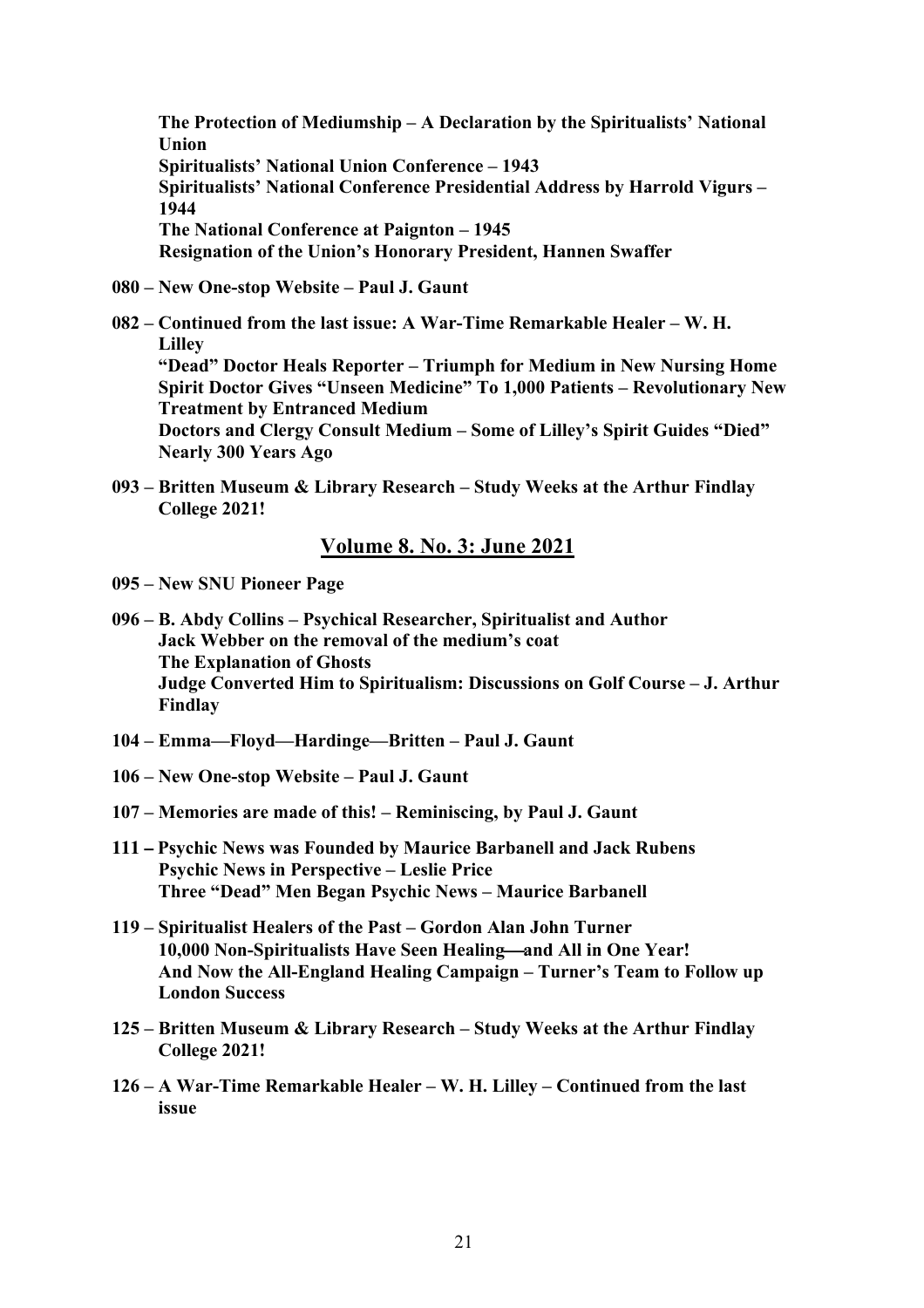#### **Volume 8. No. 4: August 2021**

- **131 – Pioneer's eighth birthday – Reaches Two Thousand Three Hundred Individual Subscribers!**
- **132 – Forty-Seven Years of Propaganda! What the Pioneers Actually Said Editors of the "Two Worlds"**
- **137 – Am I Dead Or Alive? War "Dead" Are Not Always Aware Of Their Passing On – Estelle Roberts**
- **139 – London University's Interest – Another Psychic Research Centre Formed**
- **142 – One-stop Website – Paul J. Gaunt**
- **143 – A War-Time Remarkable Healer – W. H. Lilley – Concluded Spirit Doctor Plans This Healing Home – Sanctuary To Be Mecca For Hundreds Of Sufferers Royal Physician Consults Spirit Healer – He says guide's diagnosis and remedy saved his patient's life Spiritualist M.P. Tries To Get Our Healers Exempted From New Bill – An "Assurance" From Minister Of Health**
- **154 – New SNU Pioneer Page**
- **155 – Maurice Barbanell – Before he was famous The God Idea – A Paper read to the Summer School Students 1929 – M. Barbanell, Dipl., S.N.U.**

**Volume 8. No. 5: October 2021**

- **163 – There May Be A New Buzz At Stansted Hall!**
- **164 – Spiritualism In Norwich – Horace Leaf Editor's Note: - Horace Leaf F.R.G.S. (c1886-1971)**
- **169 – New SNU Pioneer Page**
- **170 – Rev. Susanna Harris – American voice-medium The Wanderings of a Spiritualist – Arthur Conan Doyle Editor's Note: Annie Brittain – 'The Mediumistic Trance' H. N. de Fremery and the 'Harris Affair' The Direct Voice And Its Problems: Notes On The Mediumship Of Mrs Susanna Harris - W. J. Crawford, D.Sc. Not Afraid Of Death – Psychic News**
- **180 – One-stop Website – Research – Study Weeks at the Arthur Findlay College 2022!**
- **181 – Psychic News Dinner Dance 1957: Hannen Swaffer – Arthur Findlay – Former SNU President Percy Wilson**
- **185 – John B. Conklin – An Early American Pioneer Medium Abraham Lincoln, Spiritualism and Emancipation – Leslie Price The Life of a Medium – Or, the Spiritual Experiences of J.B. Conklin**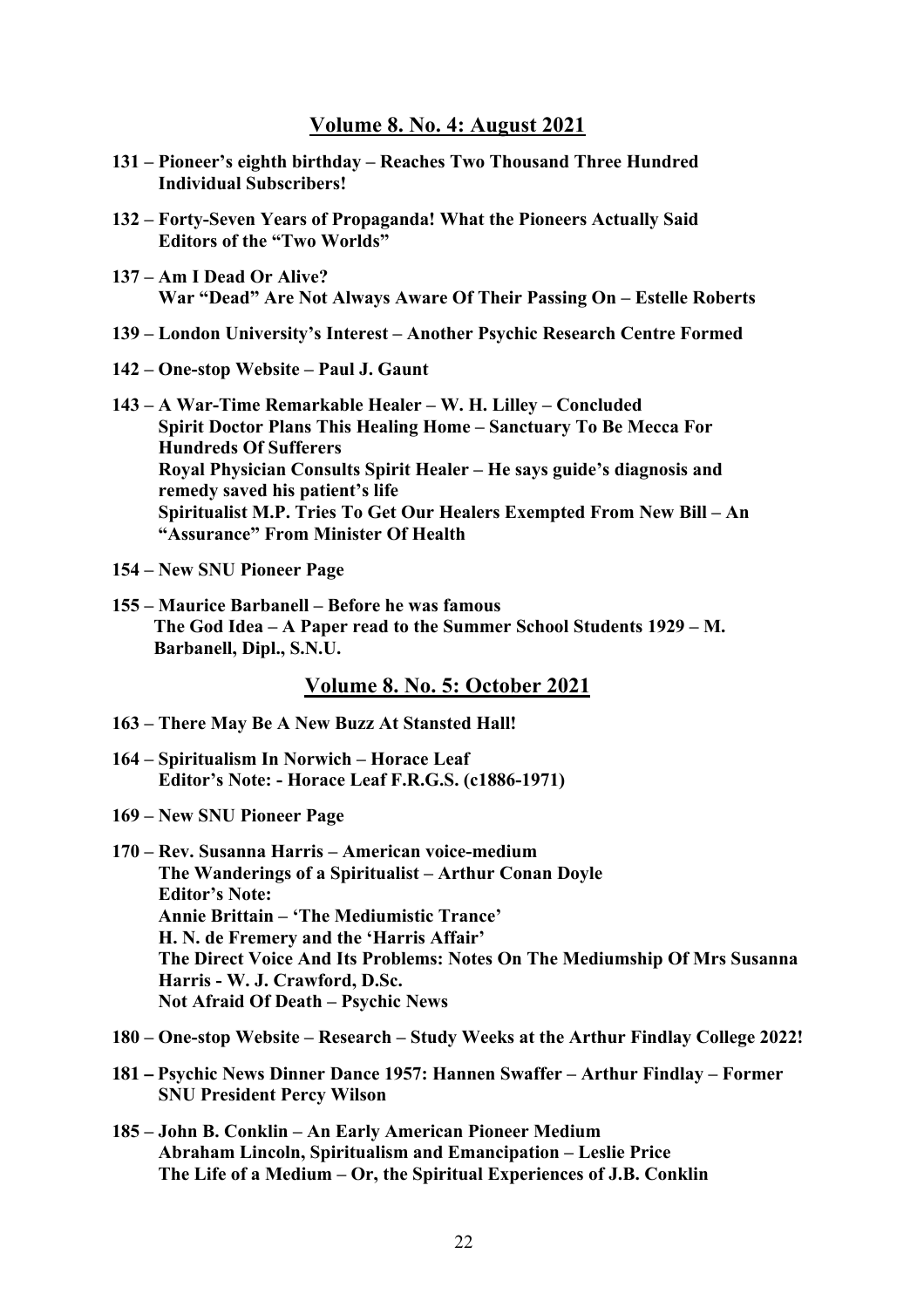**Emma Harding attended a séance at Conklin's residence Emma moves way from her Orthodox faith!**

**196 – More on direct voice – Leslie Flint séances Spirit Voice Fills Hall Without Microphone Father Shone Torch On Materialisation**

#### **Volume 8. No. 6: December 2021**

- **202 – 1901 Manchester Lyceum Parade Emma Hardinge Britten: Last public appearance Funeral Editor's Note**
- **209 – One-stop Website – Research – Study Weeks at the Arthur Findlay College 2022!**

**210 – Leslie Flint Public Séances Suicides Return And Prove They Could Not Die – Hanged Himself On Banisters During "A Mad Moment" Editor's Note: Sinking of HMS Hood – Helen Duncan Brigadier Roy C. Firebrace CBE Percy Wilson – Infra-Red Telescope The Kingsway Hall Brigadier R.C. Firebrace obituary**

**222 – New SNU Pioneer Page**

**223 – John B. Conklin – An Early American Pioneer Medium – concluded Dr Walter Franklin Prince versus Simon P. Kase The Aetiology of a "Psychical" Legend – Dr Walter Franklin Prince Editor's Note Abraham Lincoln Papers at the Library of Congress**

**240 – Pioneer ends its eighth volume**

#### **INDEX VOLUME IX.** *—~—☼—~—*

#### **Volume 9. No. 1: February 2022**

- **002 – Hydesville Day – March 31st, by Paul J. Gaunt Let's get it right: Outline of the murder and phenomena as recorded How to account for all these errors But Who Were These Girls?**
- **023 – One-stop Website – Research – Study Weeks at the Arthur Findlay College 2022**
- **024 – Public Debates: Spiritualism – Christianity Spiritualism Vindicated – Emma Hardinge Britten The Relation of Modern Spiritualism to Christianity – Ernest W. Oaten**